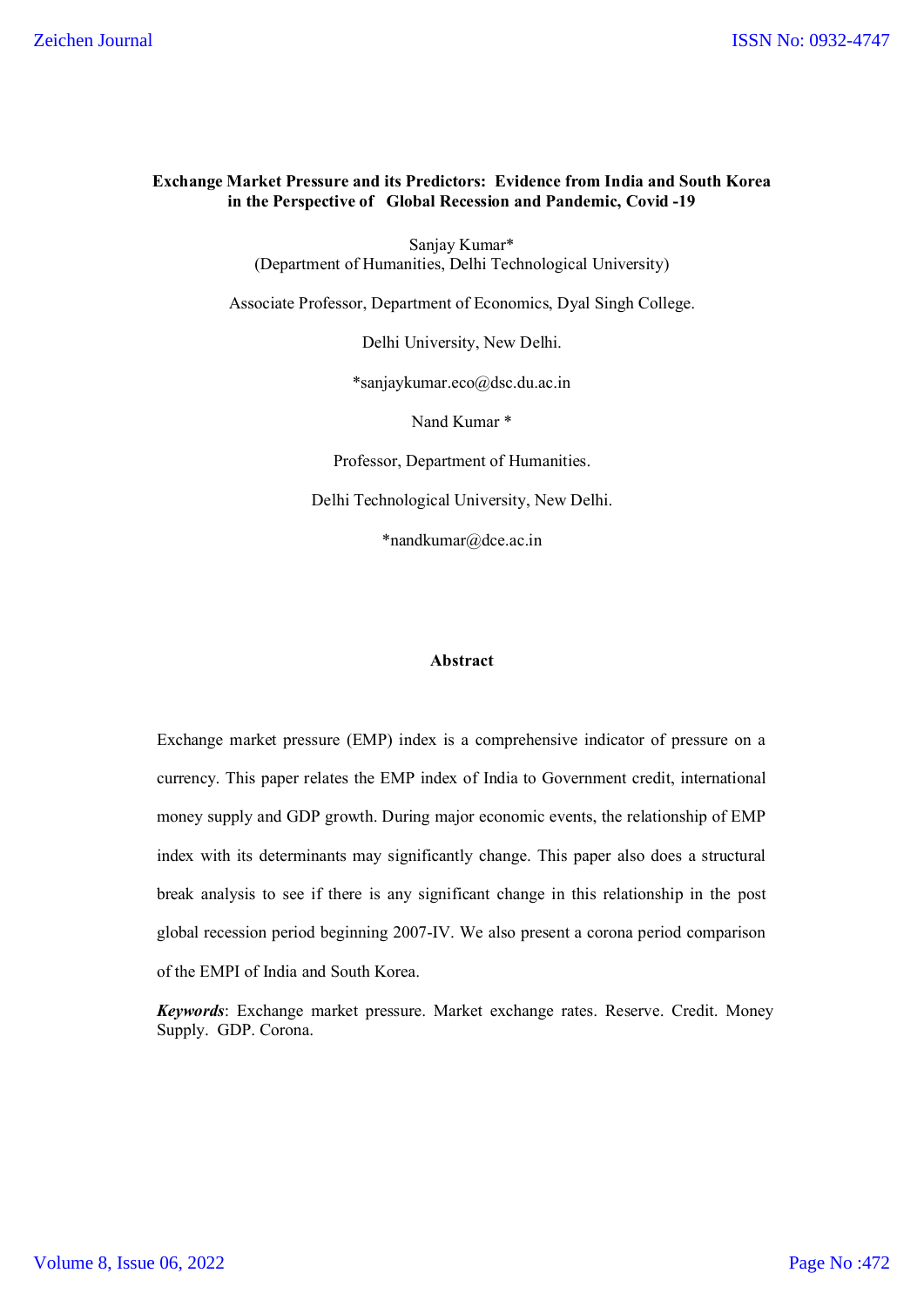## Exchange Market Pressure and its Predictors: Evidence from India and South Korea in the Perspective of Global Recession and Pandemic, Covid -19

### 1 Introduction

Post 1977, with the seminal work of Girton and Roper (henceforth GR) (1977), there is an attempt in the literature to understand currency shocks by using a comprehensive index of EMP (Exchange Market Pressure). Bank of International Settlement used the idea of EMP in case of ERM (European Exchange Rate Mechanism) crisis of 1992, 1993. IMF in its World Economic Outlook (2009) used EMP index as a component of EMFSI (Emerging Market Financial Stress Index).

Girton-Roper (1977) developed a model of EMP based on monetary framework. Using money demand and supply equations with absolute purchasing power parity sans expectations. This is the first model to give a formula for creating EMP index. Though it gives an un-weighted index still, it is the most discussed one because it is simple and it also, inter-alia, gives the determinants of EMP. During economic instability, the parameters showing the relationship between the EMP index and its determinants may significantly change. Monetary policy prescriptions without factoring in such changes may lead to suboptimal or completely wrong results.

This paper is an attempt to estimate the G-R Model for the Indian economy for the period 2001-I to 2017-IV. By fitting this model, we will be able to understand the relative importance of the key drivers of EMP index in India. In this paper we also examine the change in the relative importance of these key drivers by doing a stability analysis of the GR Model (1977) for the post global financial crisis period of 2007-IV to 2009-II. We date the crisis with reference to the data available with the Bureau of Economic Analysis, Board of Governors of the Federal Reserve, USA. We also present a corona period comparison of the EMPI of India and South Korea using WHO (World Health Organization) (2021) data for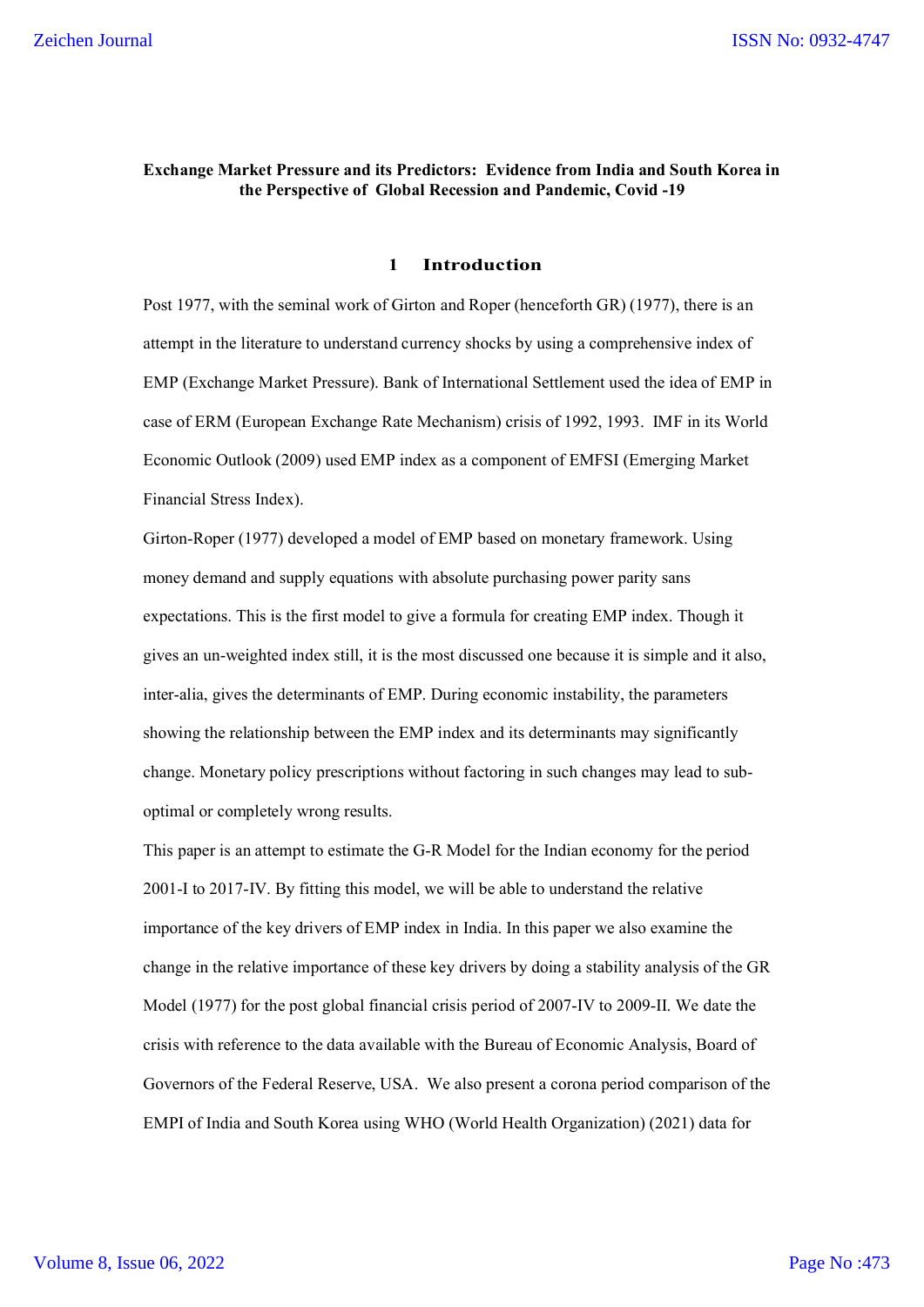corona dating.

In Figure 1, we present the box plot of EMPI of twelve countries of the world. These EMP indices are based on the market exchange rate (MER),



Figure 1 Box Plot EMPI of Selected Countries

In this chart name of countries are shown by their initials. We have, Ind = India. Jap= Japan, SKo = South Korea, Aus= Australia, SAf= South Africa, Braz= Brazil,Can= Canada, Fra= France, Ger= Germany, UK= United Kingdom, It= Italy, Chi = China. The chart reveals that the EMPI for India has been on the positive side while the same for all the other eleven countries has kept below zero or around zero on the average. The EMPI in case of China has been the lowest and less than zero for the entire period with no extreme volatility; this may be because the Chinese currency is not on free float. In case of South Korea also EMPI is almost zero i.e., has no extreme volatility. India's EMPI has been more volatile on the positive than on negative side in comparison to all the other countries. In case of Australia average EMPI has been around zero but has extremes both on the positive as well as on negative side. In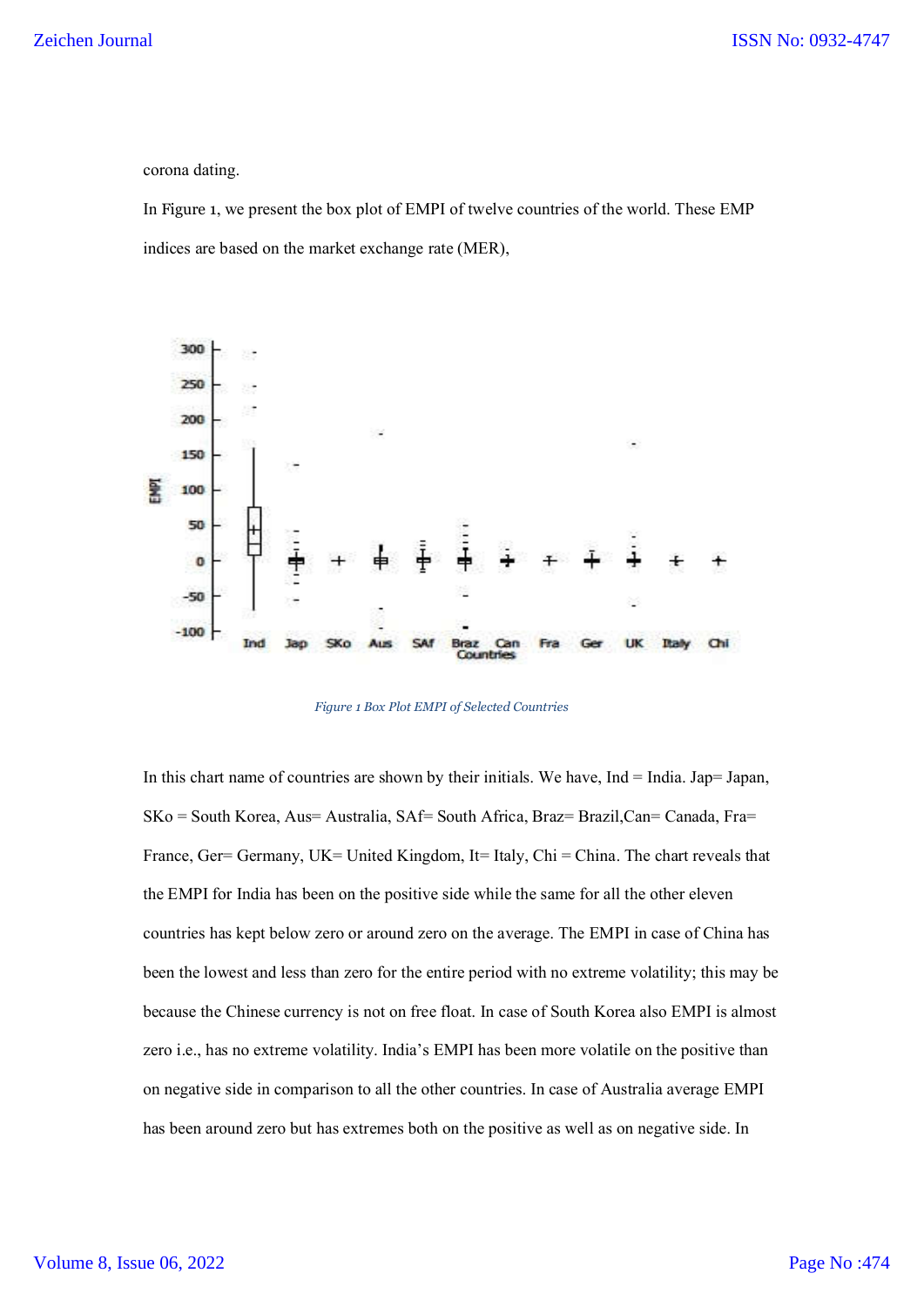case of Japan, Brazil, and UK the EMPI on the average has hovered around zero but has both positive as well as negative extremes though their EMPIs are not as volatile as that of India and Australia.

Refer to Table A 1, which presents a summary statistic of the EMPIs of twelve countries. India's mean EMPI is highest at 43.929 and the mean EMPI of South Korea is the lowest at 0.000070204 followed by China. The data about the median EMPI also reveals the same picture. The range of minimum and maximum is the highest in case of India. India's EMPI attained a lowest of -69.621 and a highest of 295.37. The high volatility of India's EMPI is also revealed by its standard deviation of 60.598 which is highest among all the countries. The lowest standard deviation of 0.00060137 is in the case of the EMPI of South Korea, this is also confirmed by an exceptionally low range in the minimum and maximum EMPI of this country. The EMPI of South Korea attained a minimum level of -0.00067310 and a maximum level of 0.0055828 in the entire period. The fifth percentile, the ninety fifth percentile and the inter-quartile range for India is also the highest at -49.654, 145.13 and 68.963 respectively while the same for South Korea is the lowest at -0.00030102,0.00035365. and 0.00015434. Thus, in case of India the EMPI has been below -49.654 only five percent times in the entire observation period while in case of South Korea it has been below 0.00035365 ninety five percent of times. The inter-quartile range of the EMPI of India is also extremely high in comparison to that of South Korea. Thus, mostly the EMPI index of India has been on the higher side which is way above South Korea- the lowest EMPI country in the group of twelve countries. In case of India, we have 95 peaks (positive values) and 11 troughs (negative values) while in case of South Korea we have 59 peaks and 47 troughs. In the case of both the countries the EMPI attains the highest peak during the second US recession. The highest EMPI peak for India (295.37) comes in the early phase of recession while the same for South Korea (0.0055828) comes in the late phase of recession. The effect of the first US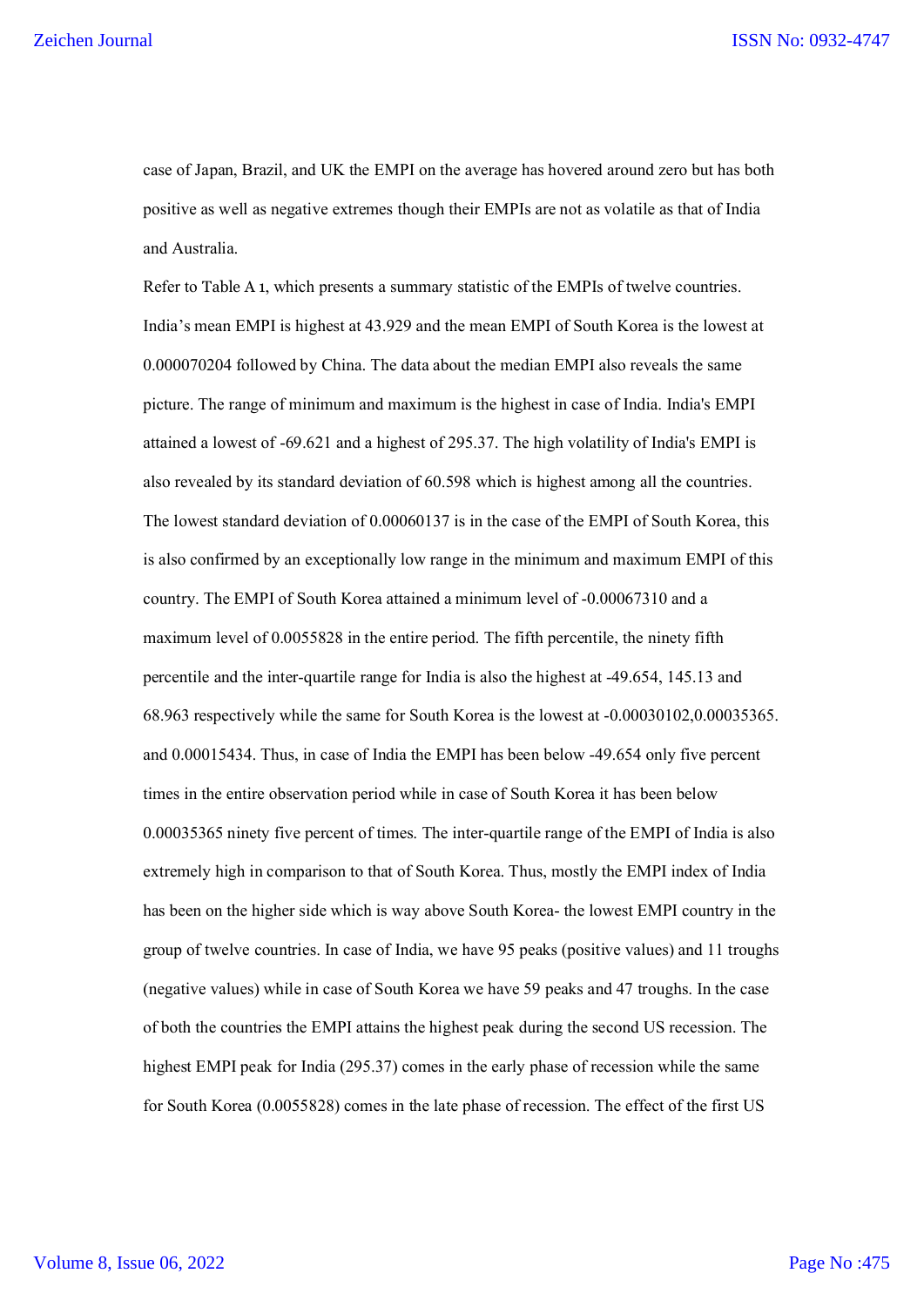recession on the both the countries is muted in comparison to the effect of the second recession. This may be because of greater financial integration of economies in the second US recession phase in comparison to the first phase. During the first US recession India's EMPI moves up on the positive side while South Korea's EMPI shows negative movement. During the period of our analysis the US economy faced two recessions. The first and the second US recession periods are from 2001-I to 2001-IV and from 2007-IV to 2009-II respectively (NBER).



Figure 2-EMPI India



Figure 3-EMPI South Korea

This paper is organized in the following parts: in section two we present the GR Model as well as the empirical evidences on the model, in section three we discuss the dating issues related with the global financial crisis 2007-IV-2009-II in section four we discuss the data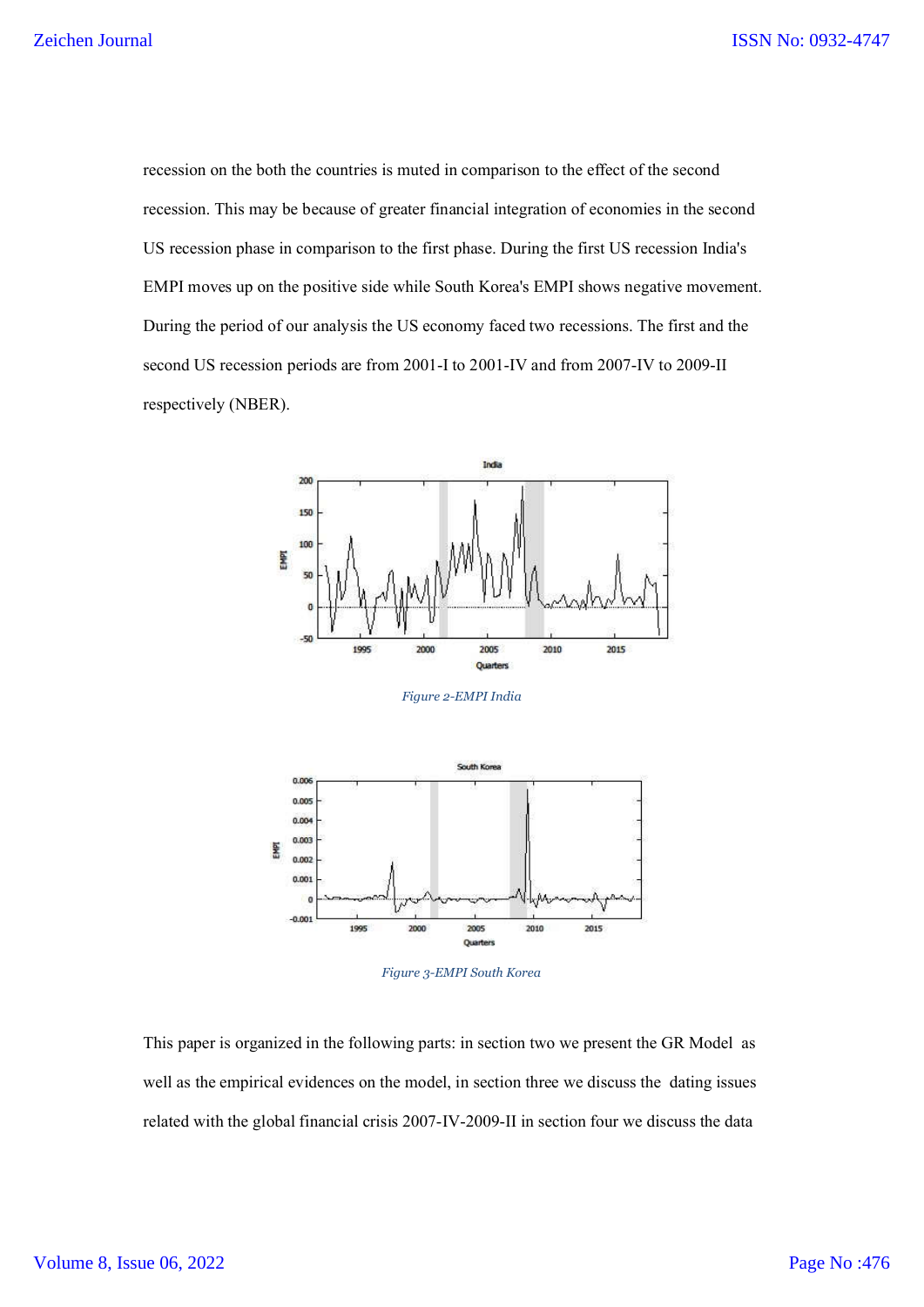sources and the behavior of the data, in section five we estimate the GR Model(1977) for India by using the data for the period 2001-I to 2017-IV, in section six we examine the structural changes in the GR Model(1977) post global recession in section seven we present a comparative performance of the EMPIs of India and South Korea and in section eight we present conclusion and findings.

## 2 EMP Index: Girton and Roper Model, The Theory and Empirics

In this paper We create an EMP index for India using the GR Model (1977).

Following is the mathematical version of the G-R Model (1977)-

$$
EMP_t = -\beta_1 \Delta d_t + \beta_2 \Delta m^*_{t} + \beta_3 \Delta y_t - \beta_4 \Delta y^*_{t}
$$
 (2.1)

Here,

 $EMP_t$  = Exchange market pressure at time t.

 $\Delta s_t$  = Rate of appreciation of currency.

 $\Delta f_t$  = Percentage change in forex reserve to previous period monetary base.

 $\Delta d_t$  = Percentage change in domestic credit at time t.

 $\Delta m_t^*$  = Percentage change in the rest of the world money supply at time t.  $\Delta y_t^*$  = Percentage change in international GDP at time t. Here we  $\Delta y_t$  = Percentage change in domestic growth rate at time t. have-

$$
EMP_t = \Delta s_t + \Delta ft \tag{2.2}
$$

GDP ( $\Delta y^*$ ) decrease the value of national currency and the level foreign exchange t The model suggests that an increase in government credit  $(\Delta dt)$  and rest of the world reserve or both and increase in the rest of the world money supply  $(\Delta m^*)$  and national GDP  $(\Delta y_t)$  increases the value of national currency and level of foreign exchange reserve. GR estimated the above for Canadian economy for the period 1952-74. All the coefficients of the above model were found to be significant. The estimated coefficients did also have appropriate signs validating the G-R model of Exchange Market Pressure. A simplified version of the G-R model was empirically validated for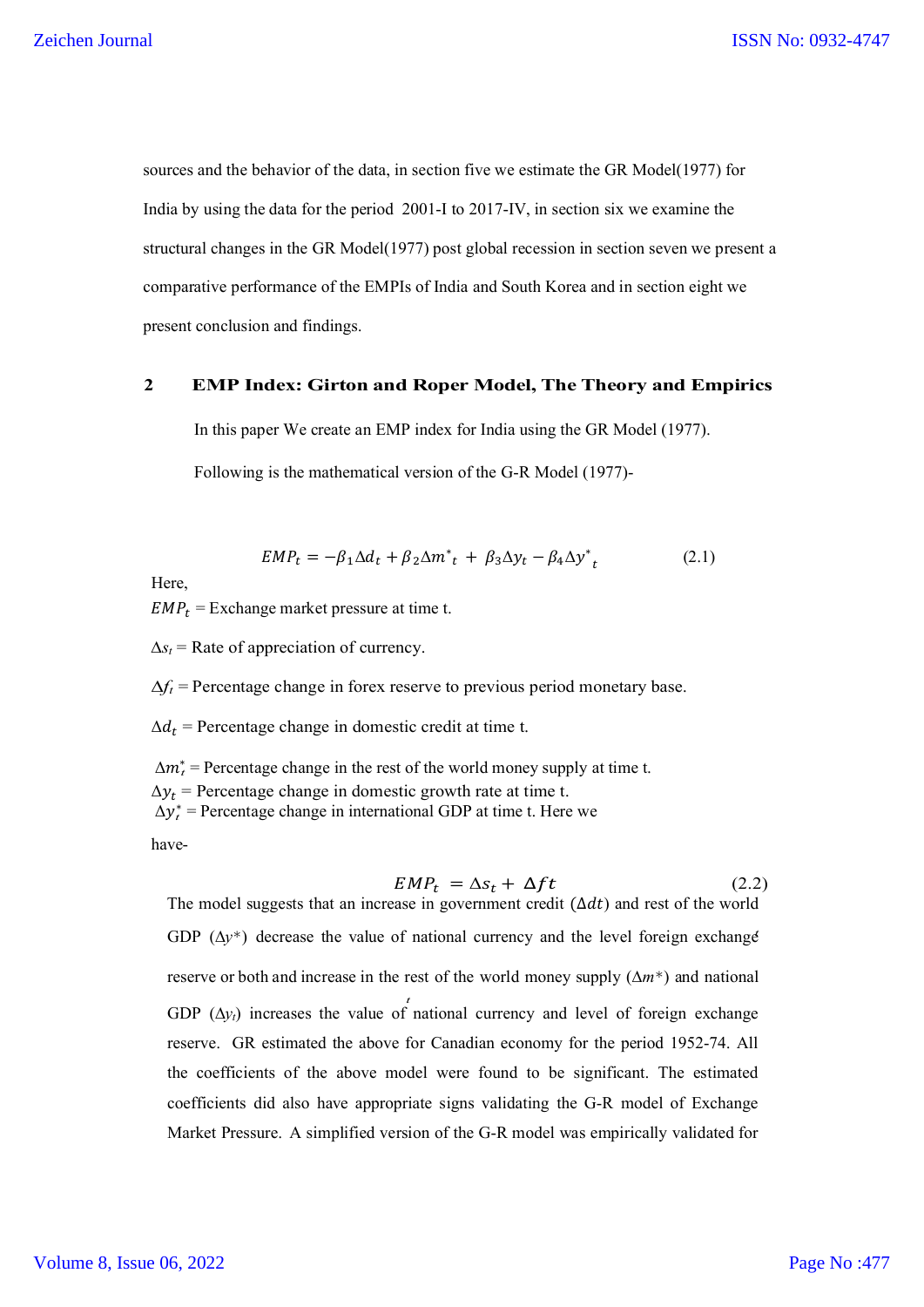Brazil by Michael Connolly and Jose Dantas de Silveira (henceforth C-S) (1979). The C-S model retained the partial equilibrium approach of the G-R model but removed foreign GDP as an independent variable. Modeste (1981) estimates the C-S version of the G-R Model (1977) and found the model valid. Kim (1985) used a modified form of C-S approach to the GR model. He used the model to study the Korean economy for the period 1980-83. The result of regression strongly supports the monetary model of EMP. Ghartey (2002) empirically tested the G-R model for the economy of Jamaica and found it valid. Besides the above studies there are studies by Wohar and Burkett (1989) for Honduras, Thornton (1995) for Costa Rica, Mah (1991) for Korea, Bahmani-Oskoee and Bernstein (1999) for Canada, France, Germany, Italy, UK, US and Japan, Burdeking and Burkett (1990) for Canada and USA, Wohar and Lee (1992) for Japan, Taslim (2003) for Australia. The G-R Model (1977) was first adapted to Indian conditions by Pradhan, Paul and Kulkarni (1989). Hallwood and Marsh (2003) incorporated rational expectation as independent variable in the G-R equation and estimated the model for the economy of the United Kingdom for the period from 1925- 31 i.e. interwar period and found the model valid. Mathur (1999) presented a modified version of the G-R model to incorporate expectation as an independent variable. She made an empirical estimation of the original G-R model as well as the modified G-R model (M-G-R) for India for the period December 1986 to July 1998 using monthly data. She found that the performance of the G-R model was not good. She retested the G-R model by dividing the entire period into two sub-periods of December 1986 to June 1991 and from March 1992 to July 1998, to consider the structural change that may have happened in July 1991 (due to balance of payment crisis) when INR was devalued substantially and introduction of LERMS in March 1992 (ibid). In this case also the performance of the G-R model did not improve. Estimation results of the M-G-R model were a significant improvement over the results of the G-R model. All the coefficients in the case of M-G-R were found to be significant and adjusted  $\mathbb{R}^2$ indicated a good fit. Coefficient of the  $e^e$ <sub>t</sub> was found to be negative which was contrary to the model. The author says that the poor performance of the model on empirical test may be due to the partial equilibrium approach to EMP which the G-R model takes. The G-R Model (1977) is based on the twin assumptions of a stable money demand function and purchasing power parity (PPP). The empirical tests on the long run parametric stability of the G-R Model (1977) requires these two relationships to be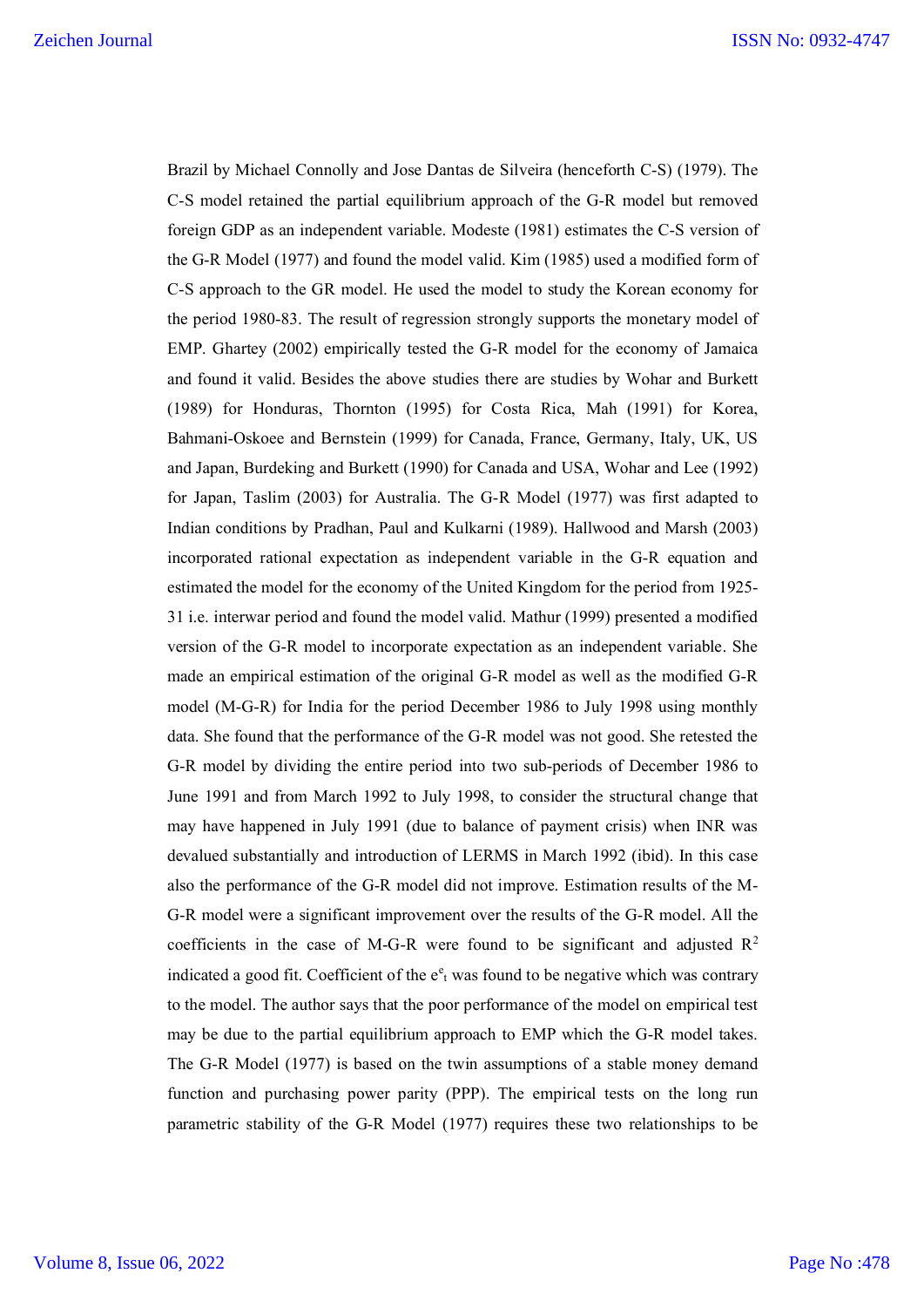stable. Khan (1974) tested and validated a stable money demand function for the USA for period 1901-1965. Laumas and Mehra (1976) tested and validated the stability of the money demand function for USA for the period 1952-II and 1973-IV. Bahmani-Oskoee and Bohl (2000) evaluated the effect of German unification on German money demand function and found it stable. Empirical evidence on the stability of PPP is mixed. Frenkel (1978), Kravis and Lipsey (1978) and McKinnon (1979) validated PPP for 1920s, 1950-70 and 1953-77 respectively. However, Frenkel (1981) found that PPP did not work for 1970s and Levich (1985) and Dornbusch (1987) found that PPP did not work for the 1980s.

Besides the above evidence on the key assumptions of the G-R Model (1977) we also have empirical studies on overall parametric stability of the G-R Model (1977) during the periods of economic upheavals. Hodgson and Schneck (1981) tested the stability of Exchange Market Pressure model for seven advanced countries. The sample period is 1959-II to 1976-I for six of the countries i.e., Canada, France West Germany, Belgium, Netherlands and Switzerland For the United Kingdom the sample period is 1964-II to 1976-I, this is due to data availability problem. The authors applied Brown-Durbin Test. They found that during price shocks and reorganization of world money markets, stability of EMP models may suffer. For example, the period from mid 1960s to the early 1970s there were important events like oil crisis, collapse of Breton Woods so during these periods the empirical models show instability. The equations of France, Germany and Belgium begin to show instability in about 1965 or 1966. The disruption appeared to have continued into 1974 for Belgium and France and 1971 for Germany. The equations for United Kingdom begin to show instability in about 1969. This continues for only one quarter for Netherlands (1969-III) and until 1975 for U.K. Switzerland's equation was unstable only during the period 1962-II and 1962-III. Canada's equation was stable for whole sample period.

#### 3 Global Financial Crisis and Structural Break

Since 2007 the US financial system entered a crisis. It started with the sub-prime mortgages problem and spread to other sectors and economies. It resulted in heavy losses in GDP and employment and increase in public debt. Lavean and Valencie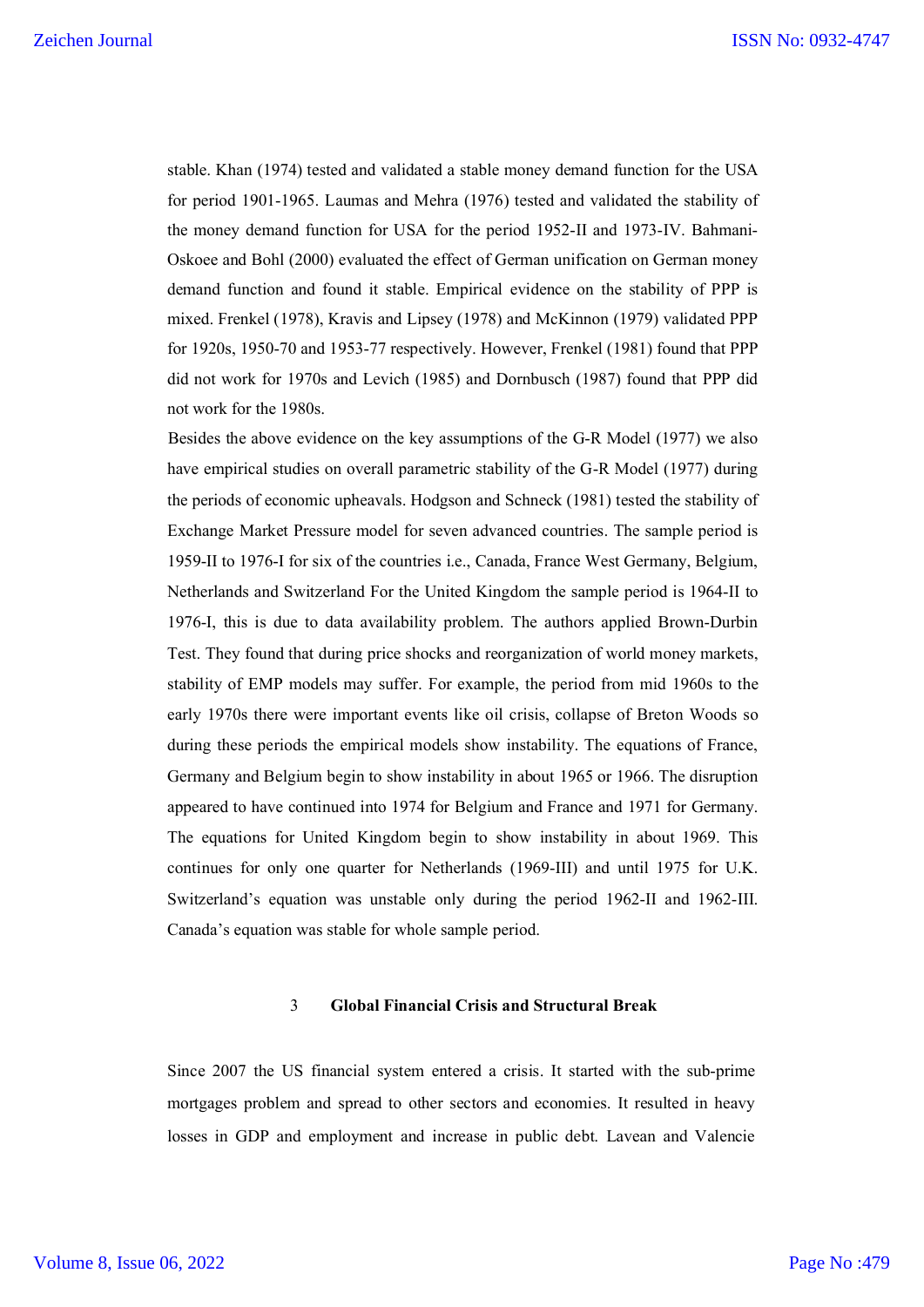(2012) pointed out that the median output loss (computed as deviations of actual output from its trend) is 25 percent of GDP in recent crises, compared to a historical median of 20 percent of GDP, while the median increase in public debt (over the three-year period following the start of the crisis) is 24 percent of GDP in recent crises, compared to a historical median of 16 percent of GDP. IMF (2009) noticed that the real GDP in the USA and most of the advanced countries contracted substantially in the quarters following the financial crisis. Advanced economies in Asian also contracted substantially as per this report. Indian economy is linked to the rest of the world economy via the flow of commodities and capital. Majority of India's commodity and capital flow to-from the rest of the world is invoiced in USD. We, in this study, take US economy as a proxy for global economy. To study recession we can use the graph and the data given below:

Fig: 4,5,6,7 (Appendix 2) gives time series plots of four variables starting 2002-I and ending 2017-2. These variables are India's GDP (INDGDP), India's internal credit (INDDEBT), USA GDP (USGDP) and USA money supply (USMONEY)<sup>1</sup>. A look at the line graph of USGDP reveals that there is a double dip in the USA GDP data, the first decline in the GDP of USA is somewhere in the fourth quarter of 2007 or the first quarter of 2008 and there is a deeper decline in last quarter of 2009. India's GDP also takes a dip, but the decline starts one or two quarters later to the start of the same in the USA. Interestingly, however, the INDGDP chart does not show any double dip in the recession period. The plot of India's government credit (INDDEBT) shows some noticeable increase during the recession period. No noticeable recession period change in USA money supply (USMONEY) is visible in the graph. To pinpoint the starting quarter of recession we have also presented part of the data (2006-I-2009-IV) related to recession period in Table 1. Looking at USGDP numbers one can find out that 2007-IV to 2008-I USA GDP dips from USD 14685.330 Billion to USD 14668.445

<sup>&</sup>lt;sup>1</sup>For definition and measurement see Appendix: I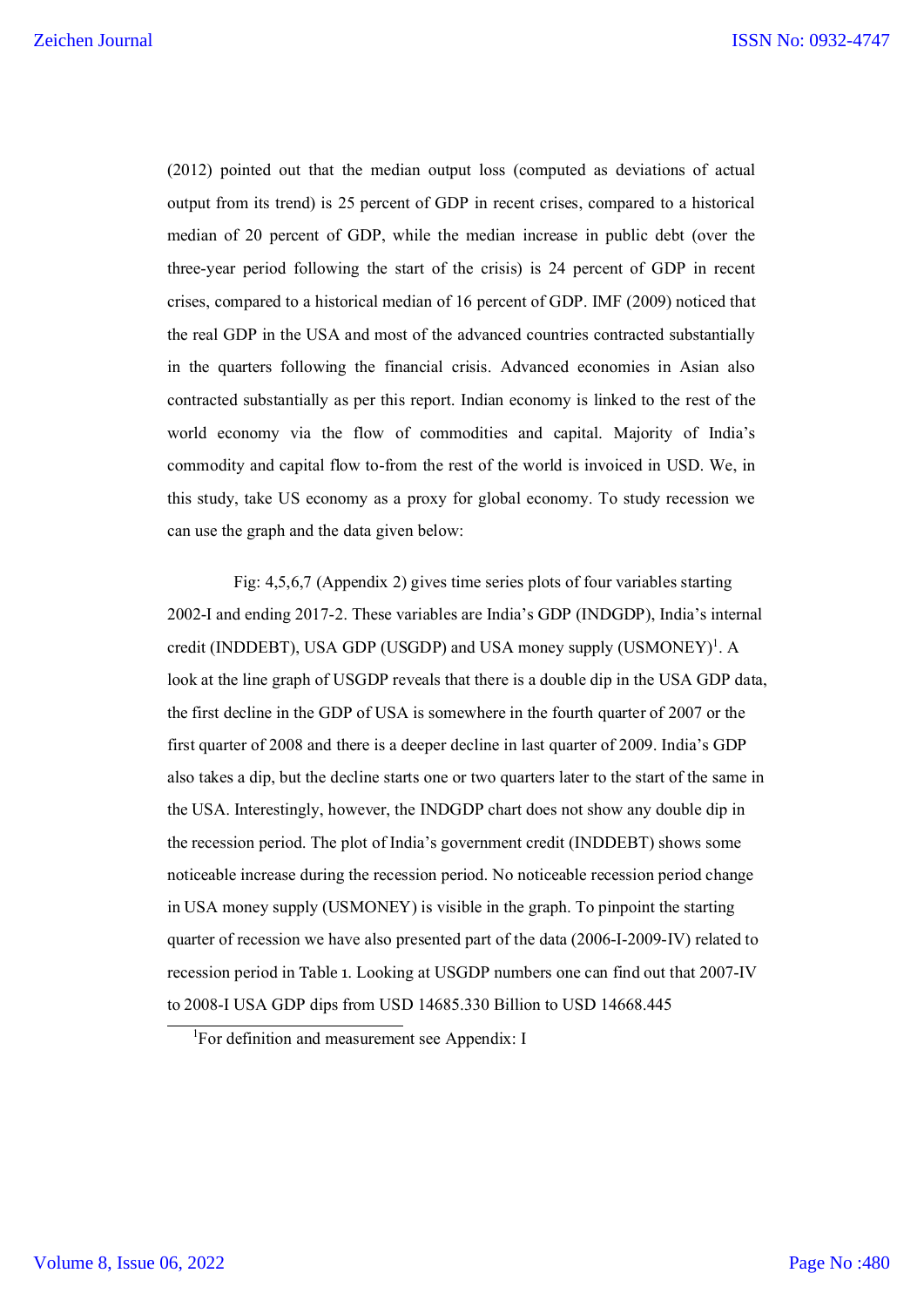Billion then it goes up to USD 14842.983 Billion in 2008- III and dips again in 2008-IV to USD 14549.949 Billion. This second dip is quite big in comparison to the first dip. The effect of US recession on India's GDP comes with three period forward lag. India's recession starts during 2008- III whereas US recession starts during 2007-IV. There is also no double dip recession in case of India. The GDP of India was INR 14110.8 Billion during 2008-III, it goes down to INR 13958.2 Billion during 2008-IV and INR 13671.3 Billion during 2009I, thereafter it does not dip. In the GR Model (1977) equation we are using percentage change in INDGDP and USGDP as independent variables along with change in percentage change INDDEBT and USMONEY so to be inclusive we will take 2007-IV as the cut off point for analysis of structural break.

#### Table 1 Quarterly Data on USGDP, INDGDP, INDDEBT, USMONEY Around Financial Crisis

| <b>Ouarters</b> | USGDP     | <b>INDGDP</b> | <b>INDDEBT</b> | <b>USMONEY</b> |
|-----------------|-----------|---------------|----------------|----------------|
| 01.01.2006      | 13648.904 | 9579.7        | 6,382.04       | 46,295.15      |
| 01.04.2006      | 13799.794 | 9875.3        | 6,348.55       | 28,321.70      |
| 01.07.2006      | 13908.498 | 10408.6       | 6,472.10       | 29,357.92      |
| 01.10.2006      | 14066.370 | 10735.5       | 6,437.53       | 30,401.47      |
| 01.01.2007      | 14233.226 | 11178.2       | 6,489.46       | 31,672.96      |
| 01.04.2007      | 14422.313 | 11591.3       | 6,399.42       | 31,672.96      |
| 01.07.2007      | 14569.675 | 11942.2       | 6,443.06       | 35,499.53      |
| 01.10.2007      | 14685.330 | 12522.8       | 6,362.88       | 36,976.52      |
| 01.01.2008      | 14668.445 | 12944.4       | 6,362.26       | 38,722.26      |
| 01.04.2008      | 14812.974 | 13577.9       | 6,401.12       | 41,420.51      |
| 01.07.2008      | 14842.983 | 14110.8       | 6,494.08       | 41,420.51      |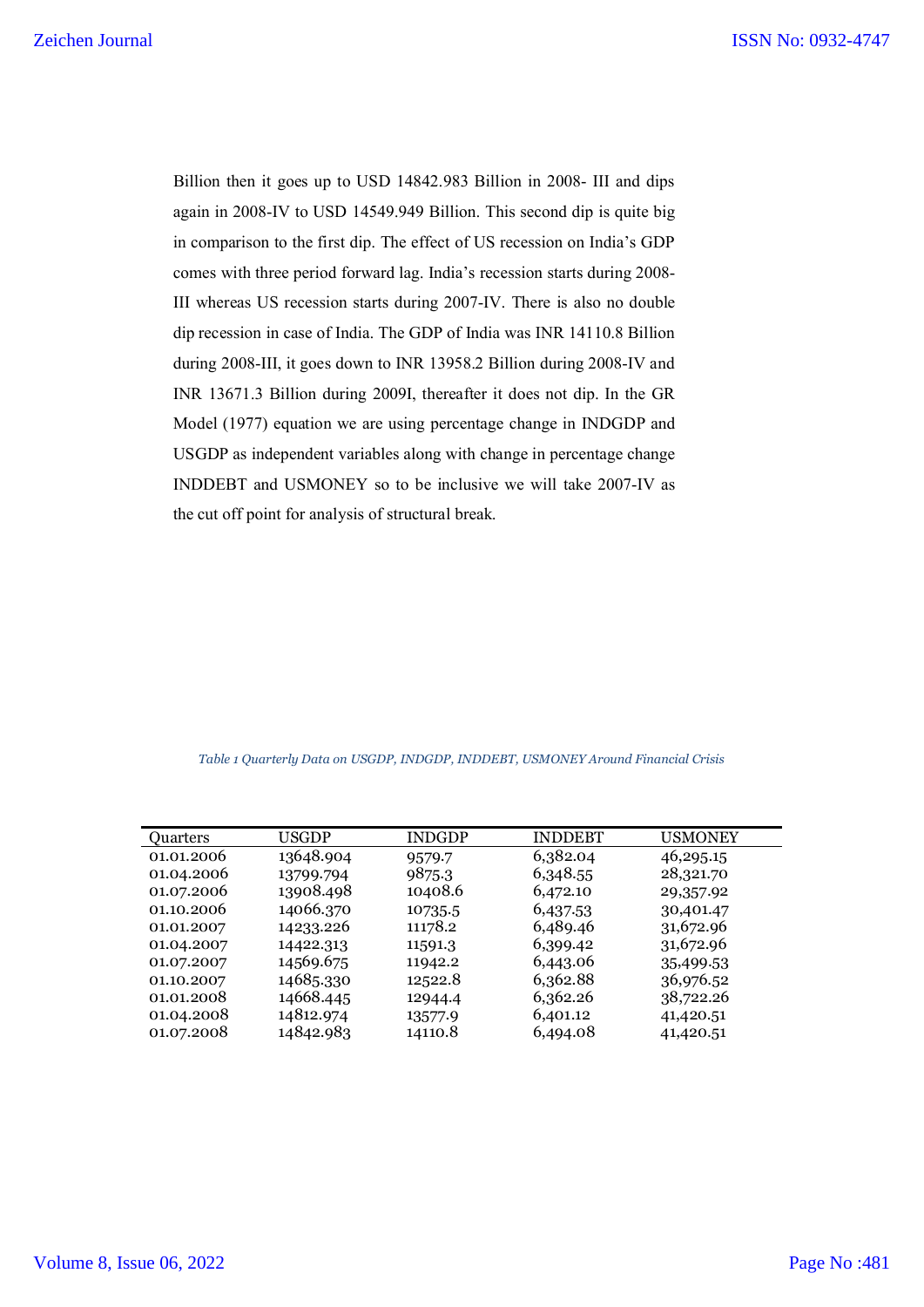| 14383.885<br>6,478.89<br>13671.3<br>46,295.15<br>01.01.2009<br>14630.9<br>6,569.11<br>46,295.15<br>14340.417<br>01.04.2009<br>155582<br>51,270.87<br>14384.14<br>6,402.9<br>01.07.2009<br>14566.511<br>16294.5<br>6,496.14<br>52,883.54<br>01.10.2009<br>14681.063<br>17164.3<br>6,476.21<br>54,384.71<br>01.01.2010<br>14888.600<br>17881.3<br>6,550.89<br>57,834.70<br>01.04.2010 | 01.10.2008 | 14549.949 | 13958.2 | 6,485.44 | 44, 437. 75 |
|-------------------------------------------------------------------------------------------------------------------------------------------------------------------------------------------------------------------------------------------------------------------------------------------------------------------------------------------------------------------------------------|------------|-----------|---------|----------|-------------|
|                                                                                                                                                                                                                                                                                                                                                                                     |            |           |         |          |             |
|                                                                                                                                                                                                                                                                                                                                                                                     |            |           |         |          |             |
|                                                                                                                                                                                                                                                                                                                                                                                     |            |           |         |          |             |
|                                                                                                                                                                                                                                                                                                                                                                                     |            |           |         |          |             |
|                                                                                                                                                                                                                                                                                                                                                                                     |            |           |         |          |             |
|                                                                                                                                                                                                                                                                                                                                                                                     |            |           |         |          |             |
|                                                                                                                                                                                                                                                                                                                                                                                     | 01.07.2010 | 15057.660 | 18708.9 | 6,513.91 | 16,618.94   |
| 6,680.37<br>19610.5<br>61,108.14<br>15230.208<br>01-10-2010                                                                                                                                                                                                                                                                                                                         |            |           |         |          |             |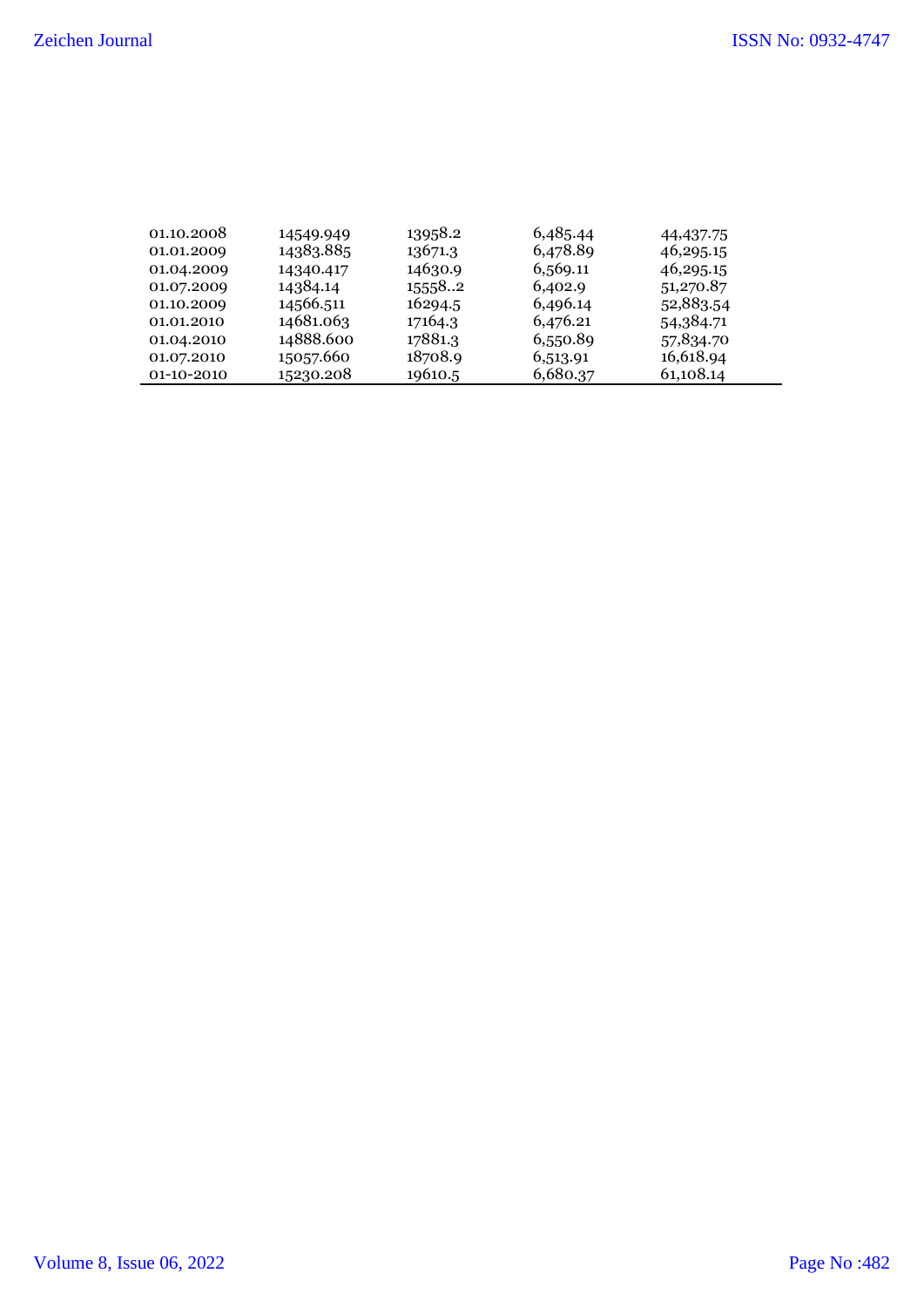## 4. Methodology Model Specification and Data

In this paper we estimate the following model for India-

$$
\Delta f_t + \Delta s_t = \beta_1 \Delta INDEDEBT_t + \beta_2 \Delta USMONEY_t + \beta_3 \Delta INDGDP_t + \beta_4 \Delta USGDP_t + \nu_t
$$

Following is the detail about the variables of the above model –

|                       |                 | Dependent Variable   |             |        |
|-----------------------|-----------------|----------------------|-------------|--------|
| Label                 | Description     | Form of              | Coefficient | Sign   |
|                       |                 | measurement          |             |        |
|                       |                 | scale                |             |        |
| $EMP = \Delta s_t$ +  | Exchange        | Percent              | N.A.        | N.A.   |
| $\Delta f_t$          | market pressure |                      |             |        |
|                       | at time t       |                      |             |        |
| $\Delta s_t$          | Appreciation    | Percent              | N.A.        | N.A.   |
|                       | rate of INR     |                      |             |        |
| $\Delta f_t$          | Change in forex | Percent              | N.A.        | N.A.   |
|                       | reserve         |                      |             |        |
|                       |                 | Independent Variable |             |        |
| $\triangle INDDEBT_t$ | Change in       | Percent              | $\beta$ 1   |        |
|                       | domestic credit |                      |             |        |
| $\triangle USMONEY_t$ | Change in       | Percent              | $\beta_2$   | $^{+}$ |
|                       | international   |                      |             |        |
|                       | money supply    |                      |             |        |
| $\triangle INDGDP_t$  | Change in       | Percent              | $\beta_3$   | $^{+}$ |
|                       | India's GDP     |                      |             |        |
| $\triangle USGDP_t$   | Change in       | Percent              | $\beta_4$   |        |
|                       | international   |                      |             |        |
|                       | GDP             |                      |             |        |

Table 2 Summary of Dependent and Independent Variables for the Model in Equation 4.1

The Source of USA data (USD Billion) is the U.S. Bureau of Economic Analysis, Board of Governors, Federal Reserve USA. The Indian data (INR Billion) is from the Database on Indian Economy (DBIE) Reserve Bank of India and the Central Statistical Organization, Ministry of Statistics and Program Implementation, Government of India. There are sixty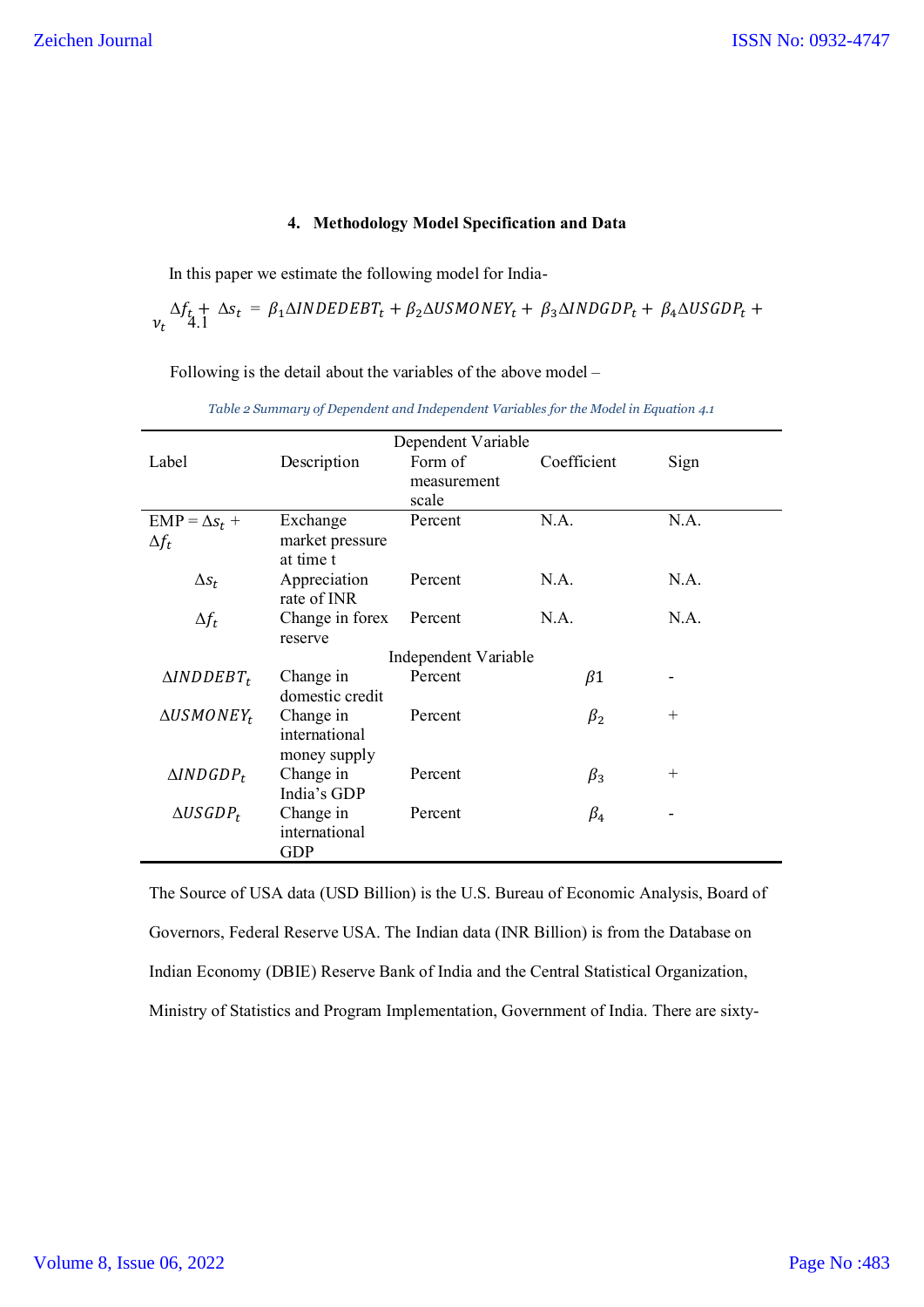six observations in the sample, adjusting for three deleted/missing observations.

Our data set contains five series. We have data sample from 2002: I to 2017: II due to

differencing there is loss of one observation from the sample.

We draw a joint time series graph of all the five variables to check whether they share long run equilibrium relationship with one another for the sample period 2002: I to 2017: II. The time series seem to be co integrated as all the charts appear to have the same movement and do not deviate far from one another. In fact, all the charts seem to be I (0) i.e., integrated of order zero. To confirm that value of d is zero for all the five series we conduct the Augmented Dicky Fuller Test, in Table A 2, for all the variables individually. The hypotheses on test are:  $H_0 =$  Unit root (non-stationary).  $H_1 =$  No unit root (stationary). The p value of for the ADF Test for all the four series is very low, so we reject the null the hypothesis that the series are non-stationary hence all the series are stationary. Before estimating the model, it is important to run the data through certain basic diagnostic tests. In the case of time series data stationary test is required to ensure that the regression results are not spurious (Granger and Newbold,1974).A look at the simple time series plot of all the five variables also reveals that all of them are stationary, see Figure 2 Figure 6, Figure 7, Figure 8 and Figure 9. The result of

the Augmented Dicky Fuller Test is presented in Table:A1, Classical Linear Regression Model is based on the assumption of no multicollinearity among the independent variables. In the presence of perfect linear relationship among regressors coefficients will become indeterminate. In case of strong correlation, though not perfect, variances may get inflated thereby widening confidence intervals leading to errors in hypothesis testing. The variance inflation factor (VIF) in the case of all the four is less than 10. Thus, we can conclude that multicollinearity does not pose any serious problem here (though pairwise correlation coefficient between  $\Delta d_t$  and  $\Delta USMONEY_t$  is high Table A 3. The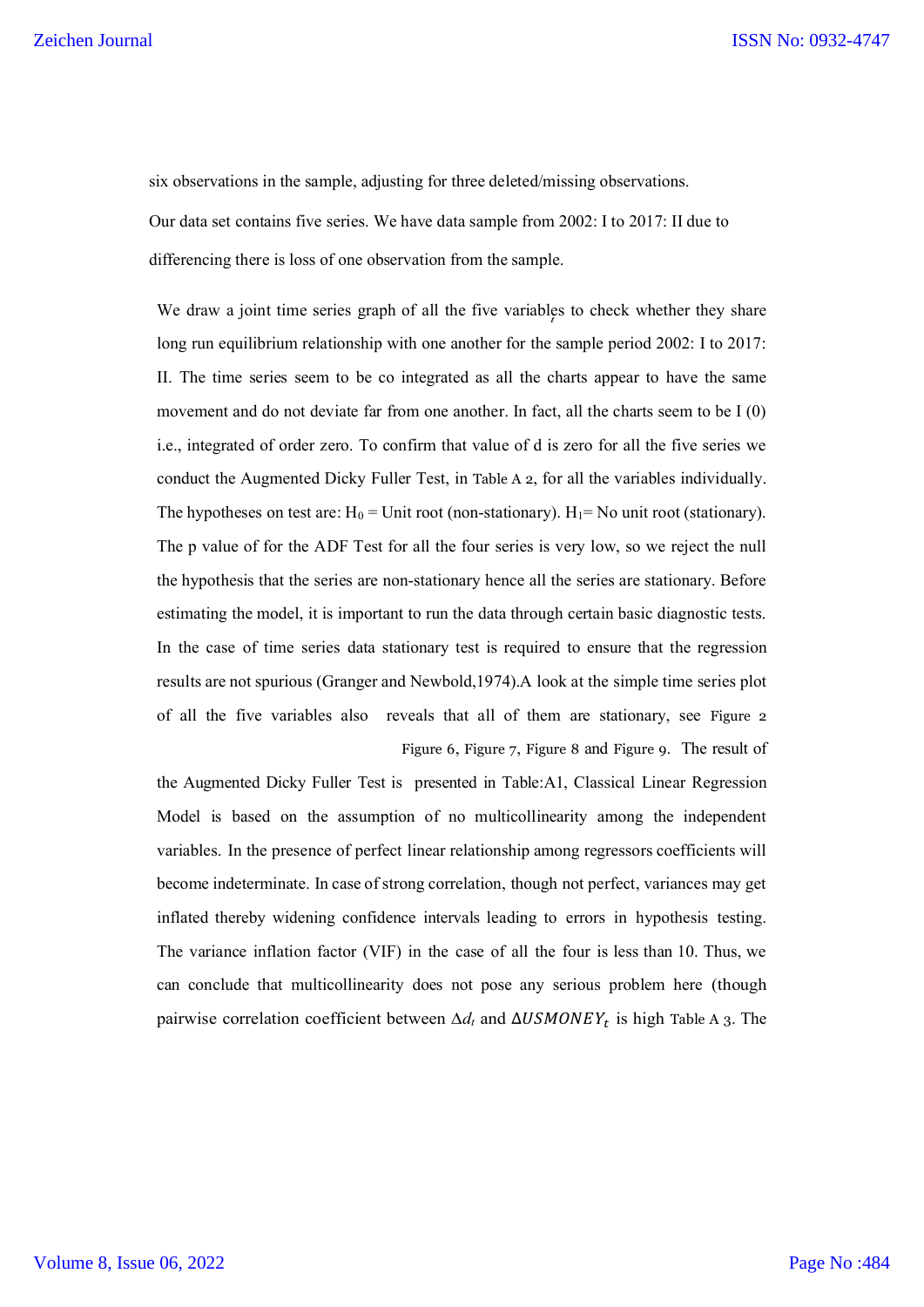classical linear regression model (CLRM) assumes of equal variances of the error term. In the presence of unequal variances (heteroscedasticity) OLS estimators are not with minimum variance and confidence intervals may not be reliable. We conduct the Breusch Pagan test, in table Table A 4, to check for heteroscedasticity. The p value reported from the chi square table (for  $nR^2$  is high indicating there is no heteroscedasticity in the data. Presence of auto correlation in the data creates the same set of problems which heteroscedasticity presents. We conduct Breusch-Godfrey test, in Table A 5 , with four lags to check the presence of auto correlation in the data. p value of the F statistics ( $n$ p)  $R^2$  is low thereby indicating the presence of autocorrelation in the data. The test also reports the Ljung Box Q statistics the p value of this statistics is quite high (5% level of significance) indicating that there is no autocorrelation in the data. Thus, there is a confusing picture here. To get rid of this problem we have run HAC (Heteroscedasticity and Auto correlation Consistent) OLS regression.

#### 5. Estimation of the Model

The result of the estimation of the model 4.1 is presented in Table 3. The overall significance of the model is also high as indicated by very low p value of the F statistics. The value of adjusted  $\mathbb{R}^2$  is 0.97 percent indicating thereby that the variables included in the model explain 97 percent of the changes in EMP.  $\beta_1$   $\beta_2$  and  $\beta_3$  are significant ate 5 percent (because the p values associated with these coefficients are lower than 0.025 for two tailed test i.e.  $0.0164, 0.0299, 0.000$  respectively) level and  $β<sub>4</sub>$  is not significant because the p value associated with  $\beta_4$  is 0.3272 which is higher than 0.025 for two tailed test. Mathematical signs of the coefficients of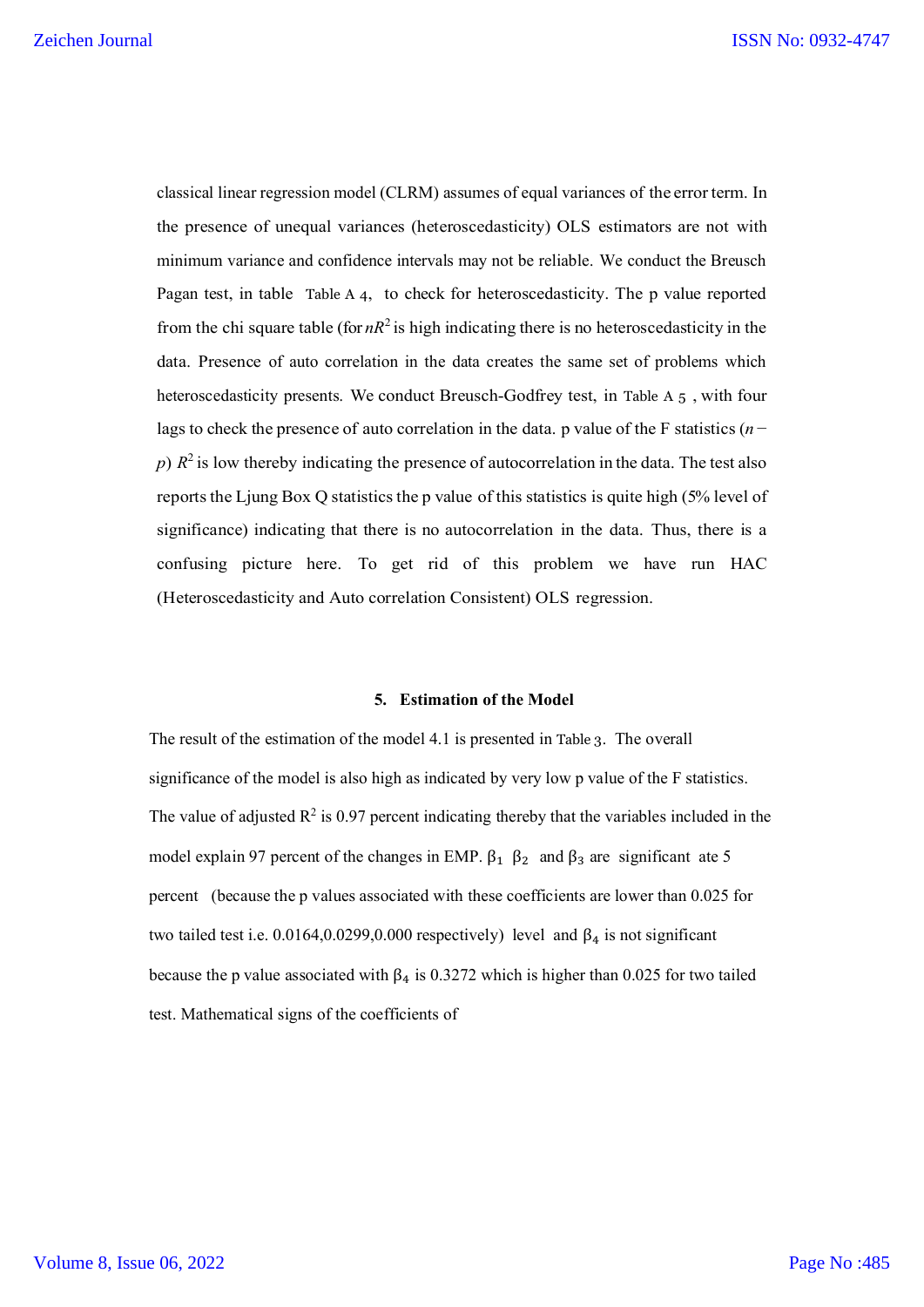ISSN No: 0932-4747

 $\Delta$ INDDEBT<sub>t</sub> and  $\Delta$ USMONEY<sub>t</sub> are positive and negative respectively and this is in line with the G-R model whereas the mathematical signs of the coefficients of  $\Delta$ INDGDP<sub>t</sub> and  $\Delta$ USGDP<sub>t</sub> are not matching with the hypothesis of the G-R model. The value of  $\beta_1$  is 87.15, it means that with one percent increase in credit the EMP in India increased by 87 points for the sample period. The value of  $\beta_2$  is -47.05, this means that with one percent increase in M1 supply in the USA for the sample period the EMP in India eased by 47.05 points with the availability of cheap foreign money in the country. The value of  $\beta_3$  is 77.10, implies that with one percent increase in India's GDP the EMP in the country increased by 77.10 points. The G-R model suggests a negative relationship between growth in domestic GDP and EMP i.e., a rise in GDP should ease the pressure on local currency. In the case of India, however, we are seeing that a rise in GDP increases pressure on currency. Rise in GDP can have effect on EMP via current account and capital account i.e., balance of trade and net flow of foreign capital. GDP rise may increase trade gap via increase in import and consequent depreciation leading to increase in EMP. GDP rise, at the same time, may reduce EMP via currency appreciation resulting from increase in net flow of foreign capital. Which effect will dominate will depend on the period of analysis, future expectation of economic agents vis-a-vis returns and the exchange rate regime of the country. The result of our regression says that, at least for the period of analysis, the current account effect of GDP rises in more dominating than the capital account effect. The relationship between US GDP and India's EMP is not found to be significant.

|                       | Coefficient | Coefficient | t-ratio | p-value |
|-----------------------|-------------|-------------|---------|---------|
| $\triangle INDDEBT_t$ | 87.1588     | 35.3166     | 2.4679  | 0.0164  |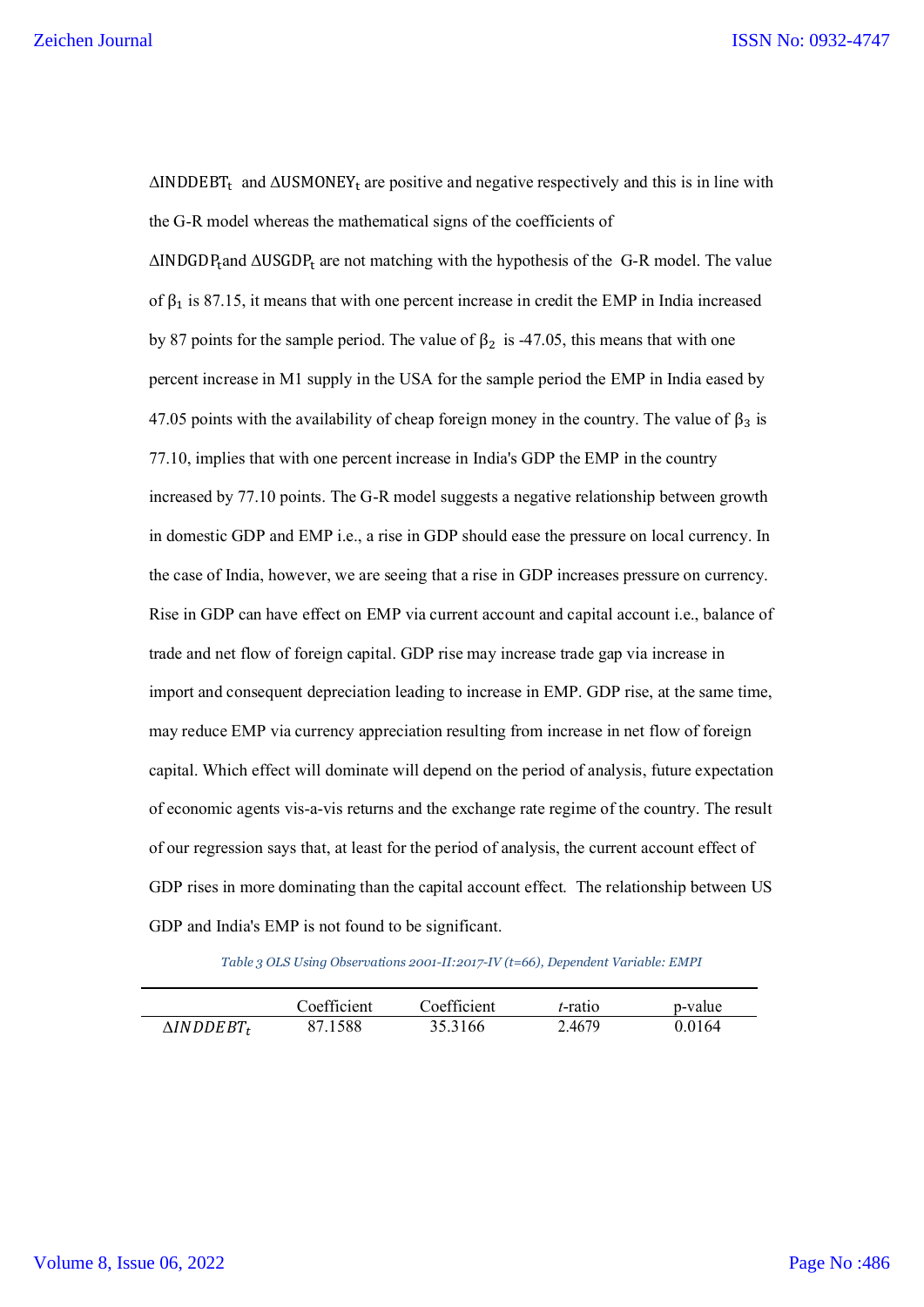| $\Delta USMONEY_t$   | $-47.0543$  | 21.1647        | $-2.2232$  | 0.0299 |
|----------------------|-------------|----------------|------------|--------|
| $\triangle INDGDP_t$ | 77.1073     | 2.05761        | 37.4742    | 0.0000 |
| $\triangle USGDP_t$  | $-1.43376$  | 1.45189        | $-0.9875$  | 0.3272 |
| Mean dependent       | 70.77886    | S.D. dependent | 10454.50   |        |
| variable             |             | var            |            |        |
| Sum squared          | $1.47e+08$  | S.E. of        | 1541.080   |        |
| residual             |             | regression     |            |        |
| $R^2$                | 0.979275    | Adjusted $R^2$ | 0.978272   |        |
| F(4, 62)             | 172499.6    | P-value $(F)$  | $1.2e-124$ |        |
| Log-likelihood       | $-576.0425$ | Akaike         | 1160.085   |        |
|                      |             | criterion      |            |        |
| $\hat{\rho}$         | 0.261502    | Durbin-        | 1.476740   |        |
|                      |             | Watson         |            |        |
|                      |             |                |            |        |

### 6. Structural Change Post Global Recession

 It is quite likely that during global recession the relationship of India's EMP with its determinants might have got a structural change. This structural change will result in significant change in slope coefficients of the equation 4.1. To check whether there is a structural change we divide our time series into pre - recession and post- recession phase. For 2007− IV onward we use the dummy 1 and for data before that we use the dummy 0. To incorporate the effect of recession on the EMP model for India we can express the model in the following form:

EMP =  $\beta_1 \Delta INDEDEBT_t + \beta_2 \Delta USMONEY_t + \beta_3 \Delta INDGDP_t + \beta_4 \Delta USGDP_t +$  $\beta_5 \Delta INDEDEBT_t Recession_{2007} + \beta_6 \Delta USMONEY_t Recession_{2007} +$  $\beta_7 \Delta INDGDP_t$  Recession<sub>2007</sub> +  $\beta_8 \Delta USGDP_t$  Recession<sub>2007</sub> +  $v_t$  6.1

Here,

 $\triangle INDEDEBT_t Recession_{2007}$  = Percentage Change in the Indian government debt with interactive dummy. Recession<sub>2007</sub> = 0 before 2007-IV and Recession<sub>2007</sub> = 1 after 2007IV.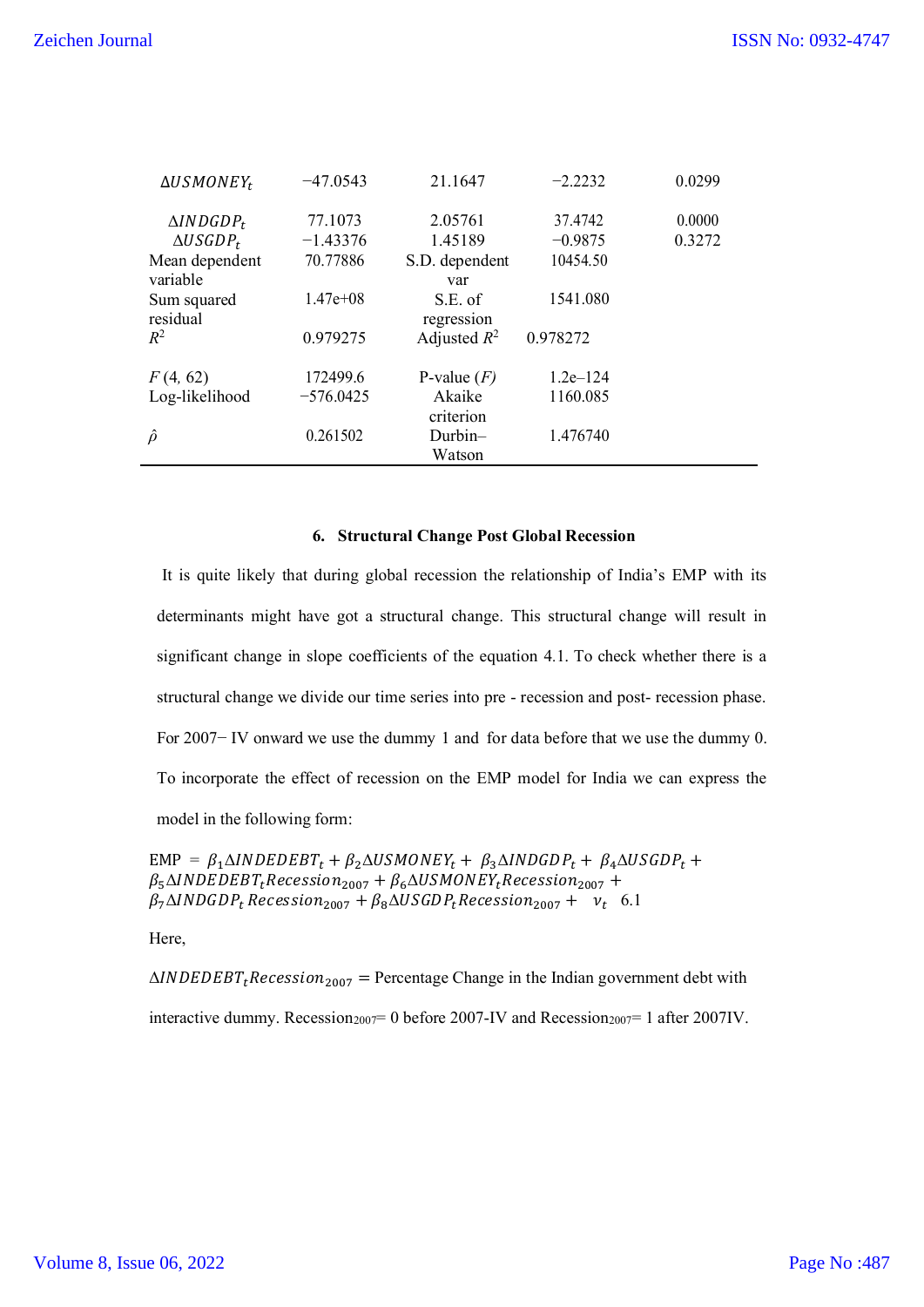$\Delta USMONEY<sub>t</sub> Recession<sub>2007</sub>$  = Percentage Change in the supply of international money

(USA) with interactive dummy. Recession<sub>2007</sub> = 0 before 2007-IV and Recession<sub>2007</sub> = 1 after 2007IV.

 $\triangle INDGDP_t Recession_{2007}$  = Percentage Change in Indian GDP with interactive dummy.

Recession<sub>2007</sub> = 0 before 2007-IV and Recession<sub>2007</sub> = 1 after 2007IV.

 $\Delta USGDP_t Recession_{2007}$  = Percentage Change in the US GDP with interactive dummy.

Recession<sub>2007</sub> = 0 before 2007-IV and Recession<sub>2007</sub> = 1 after 2007IV.

By introducing differential slope dummies for every independent variable, we are trying to examine whether post- recession the values of the slope coefficients have significantly changed. Following is the result of the regression –

|                                                             | Coefficient | t-ratio                  | Standard   | P-value |
|-------------------------------------------------------------|-------------|--------------------------|------------|---------|
|                                                             |             |                          | error      |         |
| $\triangle INDDEBT_t$                                       | 106.917     | 114.835                  | 0.9310     | 0.3556  |
| $\triangle USMONEY_t$                                       | $-28.6391$  | 36.4665                  | 0.7854     | 0.4354  |
| $\triangle INDGDP_t$                                        | 195.494     | 39.5959                  | 4.937      | 0.0000  |
| $\triangle USGDP_t$                                         | $-383.086$  | 378.434                  | $-1.012$   | 0.3155  |
| $\triangle INDDEBT_tRecession_{2007}$                       | $-53.1098$  | 117.725                  | $-0.4511$  | 0.6535  |
| $\Delta USMONEY_t Recession_{2007}$                         | $-7.90272$  | 41.0869                  | $-0.1923$  | 0.8481  |
| $\triangle INDGDP$ <sub>t</sub> $Recession$ <sub>2007</sub> | $-118.593$  | 39.5977                  | $-2.995$   | 0.0040  |
| $\Delta USGDP_t Recession_{2007}$                           | 381.545     | 378.433                  | 1.008      | 0.3175  |
| Mean dependent var                                          | $-69.72246$ | S.D.<br>dependent<br>var | 10375.00   |         |
| Sum squared resid                                           | $1.35e+08$  | S.E. of<br>regression    | 1512.530   |         |
| $R^2$                                                       | 0.981001    | Adjusted $R^2$           | 0.978747   |         |
| F(8, 59)                                                    | 191039.7    | P-value $(F)$            | $3.3e-127$ |         |
| Log-likelihood                                              | $-581.3523$ | Akaike                   | 1178.705   |         |

Table 4 OLS, Using Observations 2001:2–2017:4- With Interactive Dummies (T = 67) Dependent variable: EMP HAC Standard Errors, Bandwidth 3 (Bartlett Kernel)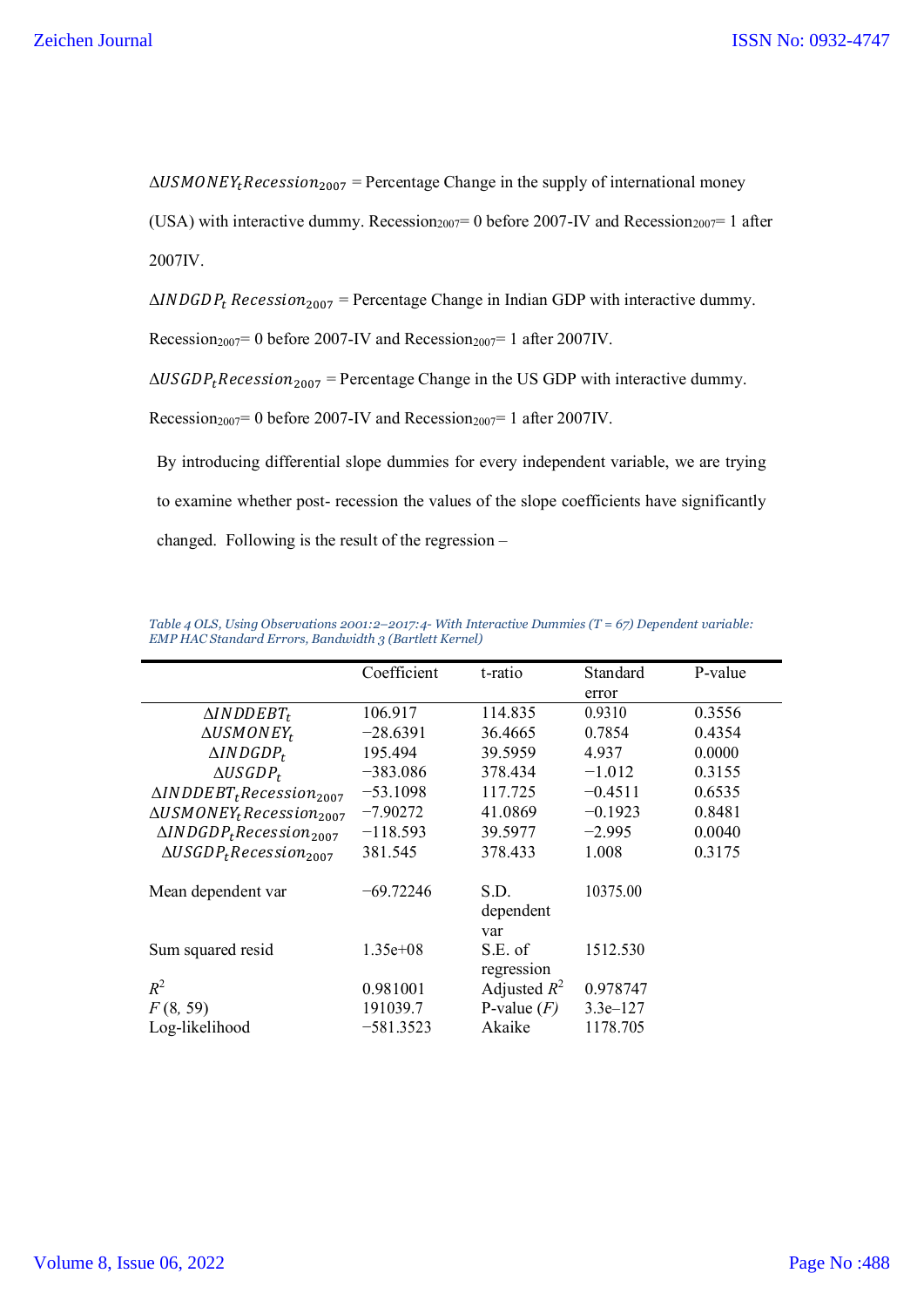|                   |          | criterion |          |
|-------------------|----------|-----------|----------|
| Schwarz criterion | 1196.342 | Hannan-   | 1185.684 |
|                   |          | Quinn     |          |
| $\hat{\rho}$      | 0.313689 | $Durbin-$ | 1.369722 |
|                   |          | Watson    |          |

The p value of coefficient of EMP (with interactive dummy i.e.,  $\beta_7$ ) with India's GDP is low (0.0040) i.e., less than 0.025 at the  $\alpha$  of 5 percent. Similarly, the p value of the coefficient of EMP (without interactive dummy, i.e.,  $\beta_3$ ) with GDP is also low at 0.000. Thus, these are the only two coefficients which are significant in the equation 6.1 The overall fit of the regression equation, with structural break, is good as shown by high adjusted  $R^2$ . In the pre- recession phase one percent rise in India's GDP created a positive pressure of 196.494 on EMP whereas in the post-recession phase one percent rise in GDP created 118.593 points negative pressure on EMP. the pressure creating effect of GDP was reduced by 118.593 points. That is, in the post-recession phase, one percent rise in India's GDP caused only (196.494 − 118.593) i.e., 77.901 points increase in EMP. For the entire period of analysis this effect is 77.107 points. From these results we can say that recession abroad is less depreciation pressure creating on India currency. The result seems logical also as an examination of raw data of GDP growth of India shows substantial fall in India's GDP immediately following the recession phase.

We also conduct Chow Test for drawing inference about structural break in the EMP model post- recession. This is the second test we have done in this paper to check for structural break apart from the dummy variable one. Chow test is a popular test for checking a significant change in the parameters of the model because of major economic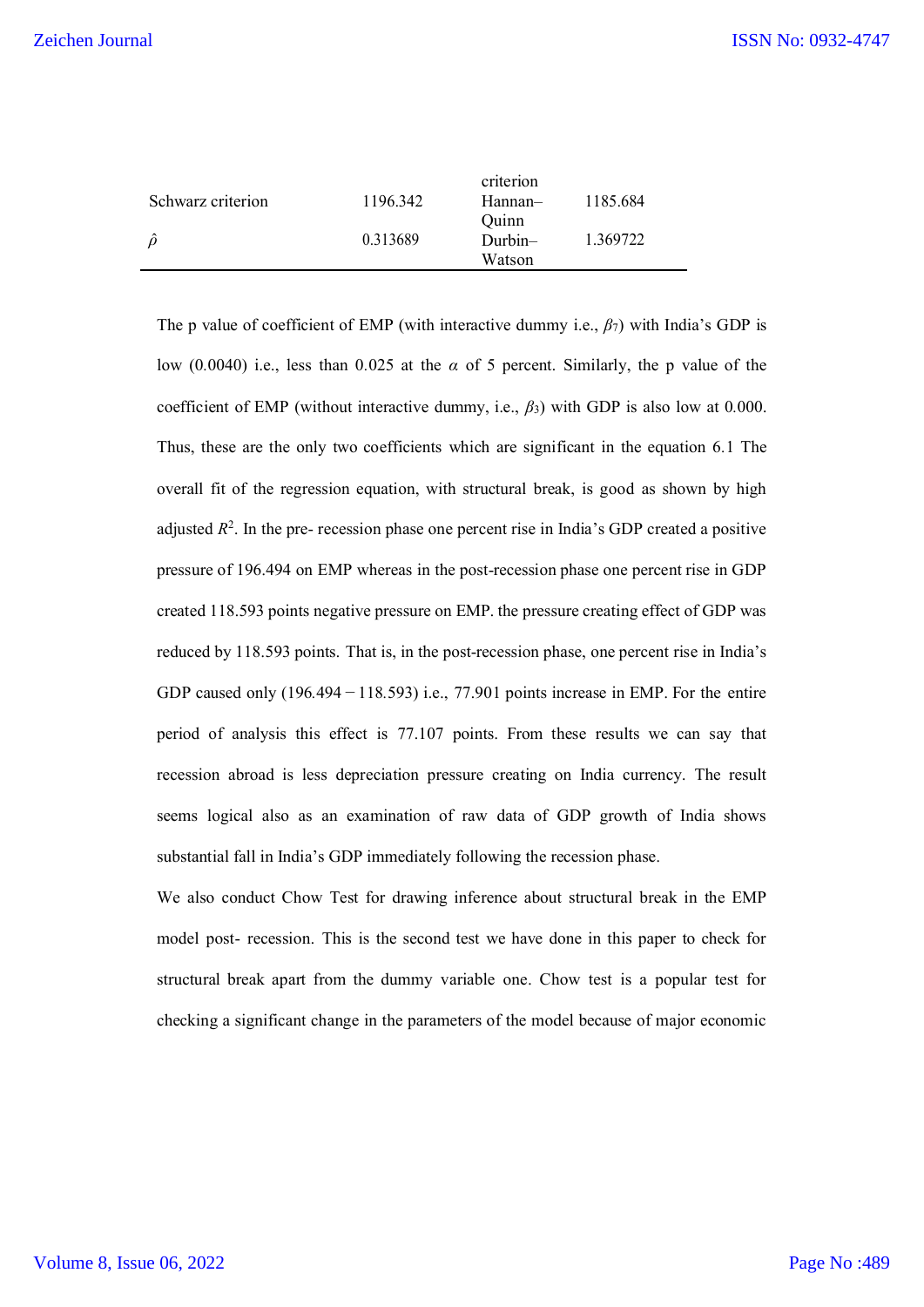changes during a period. The sample is split in post-recession and pre-recession period and split dummies are used for all the independent variables to account for this change. The Chow F statistics in this case has a low p value Table 5. Thus, we reject the null hypothesis that there is no structural change in the data in the post-recession phase. Thus, the dummy variable tests as well as the Chow Test are showing the same results. We a have already analyzed the effect of structural change on individual parameters taking the help of the dummy variable test. Following is the result of the test-

|                            | Coefficient | t-ratio                    | Standard error | P-value     |
|----------------------------|-------------|----------------------------|----------------|-------------|
| $\triangle INDDEBT_t$      | 106.917     | 69.6245                    | 1.536          | 0.1301      |
| $\triangle USMONEY_t$      | $-28.6391$  | 41.4531                    | $-0.6909$      | 0.4924      |
| $\triangle INDGDP_t$       | 195.494     | 82.4431                    | 2.371          | 0.0211      |
| $\triangle USGDP_t$        | -383.086    | 181.286                    | $-2.113$       | 0.0389      |
| SD.                        | 1104.71     | 207.967                    | 5.312          | 1.80e-06*** |
| $SD\Delta INDEBT_t$        | $-93.2457$  | 74.861574                  | $-1.246$       | 0.2179      |
| $SD\Delta USMONEY_t$       | 20.7378     | 45.7530                    | 0.4533         | 0.6521      |
| $SD\Delta INDGDP_t$        | $-116.926$  | 82.4606                    | $-1.418$       | 0.1616      |
| SDAUSGDP                   | 382.388     | 181.290                    | 2.109          | $0.0392**$  |
| Mean dependent<br>variable | $-69.72246$ | S.D. dependent<br>variable | 10375.00       |             |
| Sum squared<br>residual    | 90802082    | S.E. of<br>regression      | 1251.221       |             |
| Uncentered $R^2$           | 0.987219    | Centered $R^2$             | 0.982719       |             |
| F(9, 58)                   | 497.7871    | P-value $(F)$              | $1.73e - 51$   |             |
| Log-likelihood             | $-568.0721$ | Akaike criterion           | 1154.144       |             |
| Schwarz criterion          | 1173.9873   | Hannan-Quinn               | 1161.996       |             |
| $\hat{\rho}$               | 0.029308    | Durbin-Watson              | 1.369722       |             |

Table 5 Augmented Regression for Chow Test for Structural Break at Observation 2007:4  $F(5,58) = 7.664872$ with p value 0.000 OLS Using Observations  $2001:2-2017:4$  (T=67)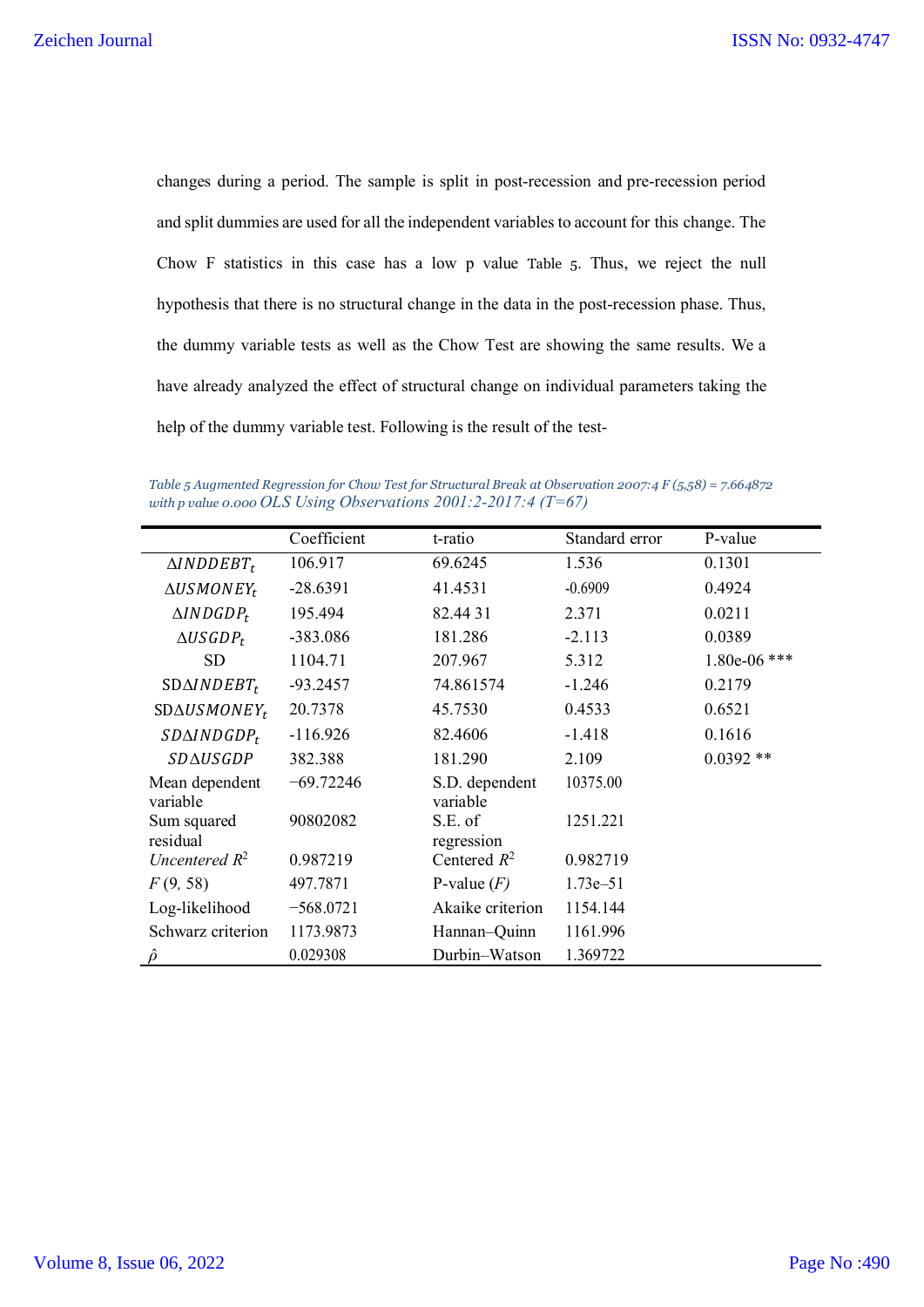### 7. A Q- to -Q Comparison of EMPI of India and South Korea During Corona Period-Evolving and Inconclusive Evidence

Corona Related Disruption of the World Economy started from the Month of March 2020 that is the last quarter of the FY 2019 and India was the second worst affected country after USA going by the number of cumulative total number of reported cases. South Korea was, on the other hand. was the least affected country (WHO,2021). It is interesting, in this context, to compare the EMP indices of the two countries for the entire corona phase. Here is the EMPI data for the two countries for the period.

| Period | EMPI India     | <b>EMPI South Korea</b> |
|--------|----------------|-------------------------|
| 2020Q1 | 1.41561062     | 7.23145E-06             |
|        |                |                         |
| 2020Q2 | 4.973825136    | $-0.000129016$          |
|        |                |                         |
| 2020Q3 | -1.522713853   | 3.29379E-05             |
|        |                |                         |
| 2020Q4 | $-0.352184297$ | 5.98393E-05             |

Table 6 A Comparison of the EMPI of India and South Korea for the Corona Period

A quarter-to-quarter comparison of the EMPI of two countries clearly establishes that India's BOP faced the maximum pressure during the early phases of the corona crisis while South Korea was not affected at all for the entire period.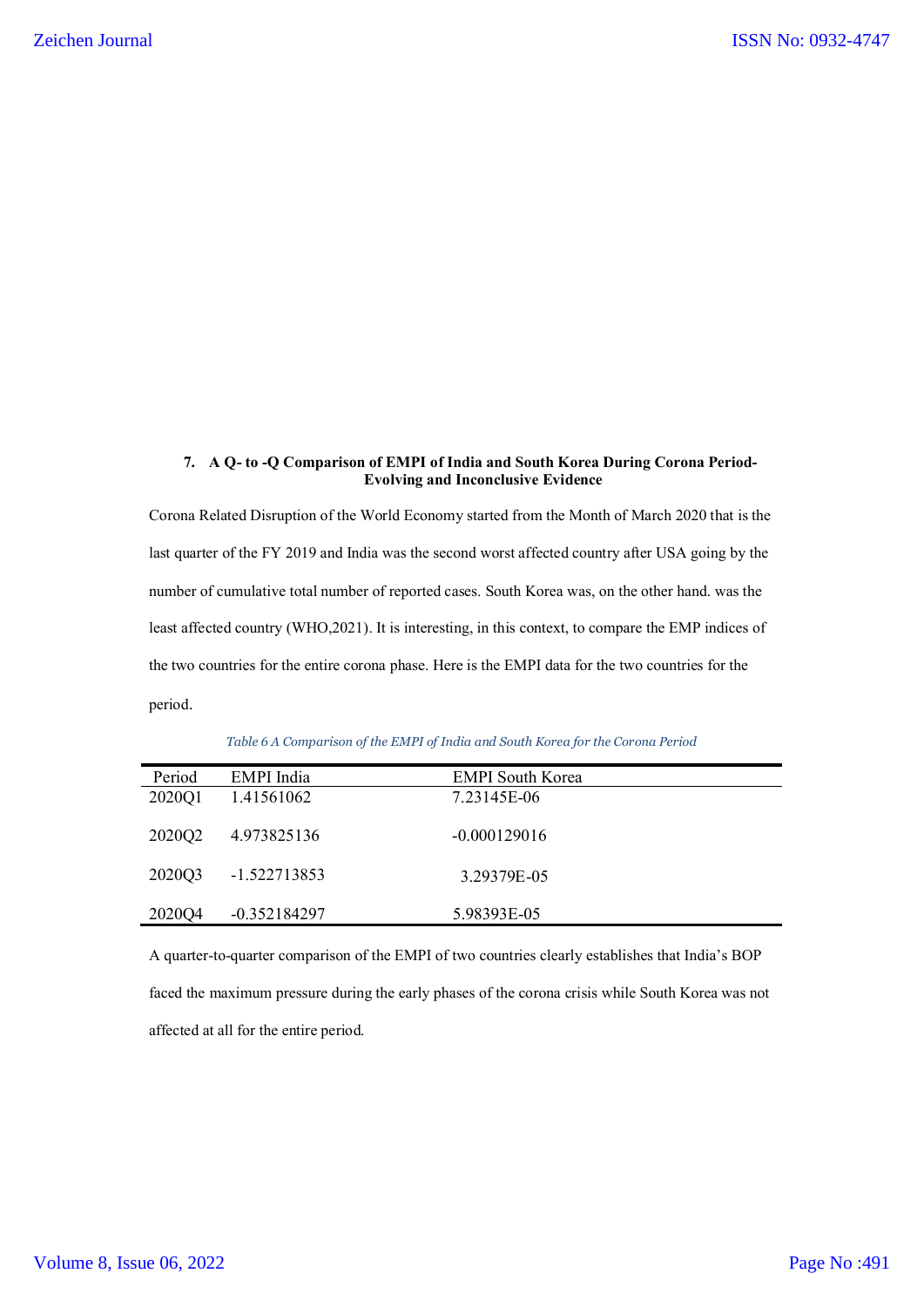

Let us look at the chart of the EMPI of the two countries for the corona period:

Differences in the pressure on the EMPI of the two countries can be seen with the help of the above graphs too.

A comparison of the sample data of EMPI of India for pre-corona period (PCP) and corona period (CP), presented in the table below establishes that India faced higher exchange market pressure with more volatility during PCP in comparison to CP.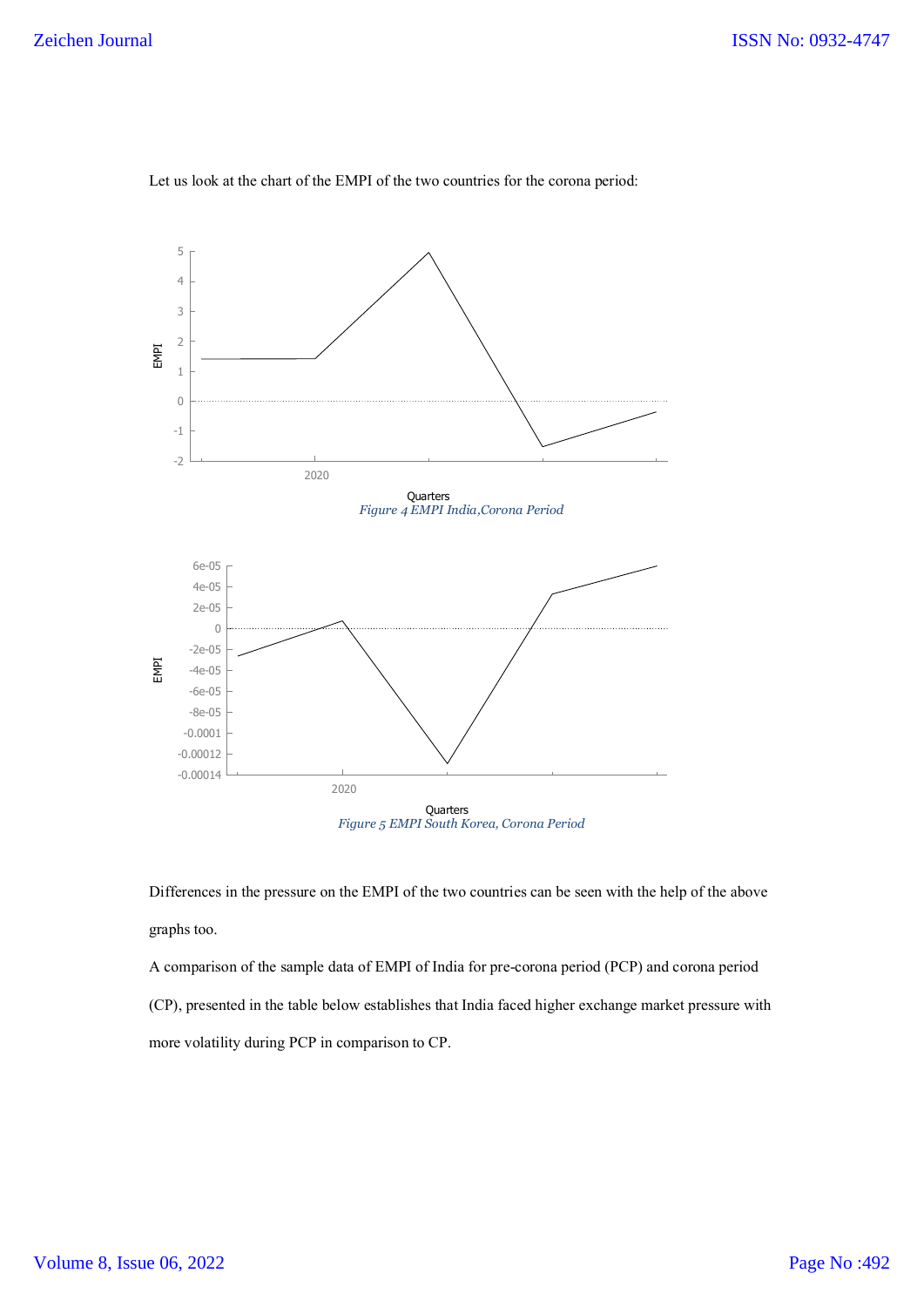|                                                                                     | Sample 1,<br>PCP (India)                                         | Sample 2, CP<br>(India) | <b>Test Statistics</b> | P value for<br><b>Right Tail</b><br>Test | Conclusion                                                                                                                                      |
|-------------------------------------------------------------------------------------|------------------------------------------------------------------|-------------------------|------------------------|------------------------------------------|-------------------------------------------------------------------------------------------------------------------------------------------------|
| Sample Size                                                                         | 67                                                               | 5                       |                        |                                          |                                                                                                                                                 |
| Sample Mean                                                                         | 43.929                                                           | 1.338                   |                        |                                          |                                                                                                                                                 |
| Sample<br>Standard                                                                  | 60.598                                                           | 11.246                  |                        |                                          |                                                                                                                                                 |
| Deviation                                                                           |                                                                  |                         |                        |                                          |                                                                                                                                                 |
| Null and<br>Alternate                                                               | $H_0$ : $\mu_1 - \mu_2 = \Delta_0 = 0$                           |                         | $t = 4.75878$          | 2.142e-005                               | Reject the<br>null.                                                                                                                             |
| Hypothesis for<br>comparison of<br>population<br>mean                               | $H_a: \mu_1 > \mu_2$                                             |                         |                        |                                          | Population<br>mean for<br>India's<br><b>EMPI</b><br>during<br><b>PCP</b><br>higher than<br>that during                                          |
| Null and<br>Alternate<br>Hypothesis for<br>comparison of<br>population<br>Variances | $H_0: \sigma_1^2 = \sigma_2^2$<br>$H_a: \sigma_1^2 > \sigma_2^2$ |                         | $F(66, 4) =$<br>29.032 | 0.002329                                 | CP.<br>Reject the<br>null.<br>Population<br>variance<br>for India's<br><b>EMPI</b><br>during<br>PCP is<br>higher than<br>the same<br>during CP. |

Table 7 Two Samples F-Test for the Comparison of Population Mean and Population Variance of the EMPI of India Pre Corona Period(PCP) 2001:II-2017:IV and Corona Period(CP) (2019:IV-2020-IV)

# 8.Conclusion

In this paper we estimated the G-R model for India over the period 2001:2-2017:4. The

G-R model gives an index of EMP and relates it to the variables determining it following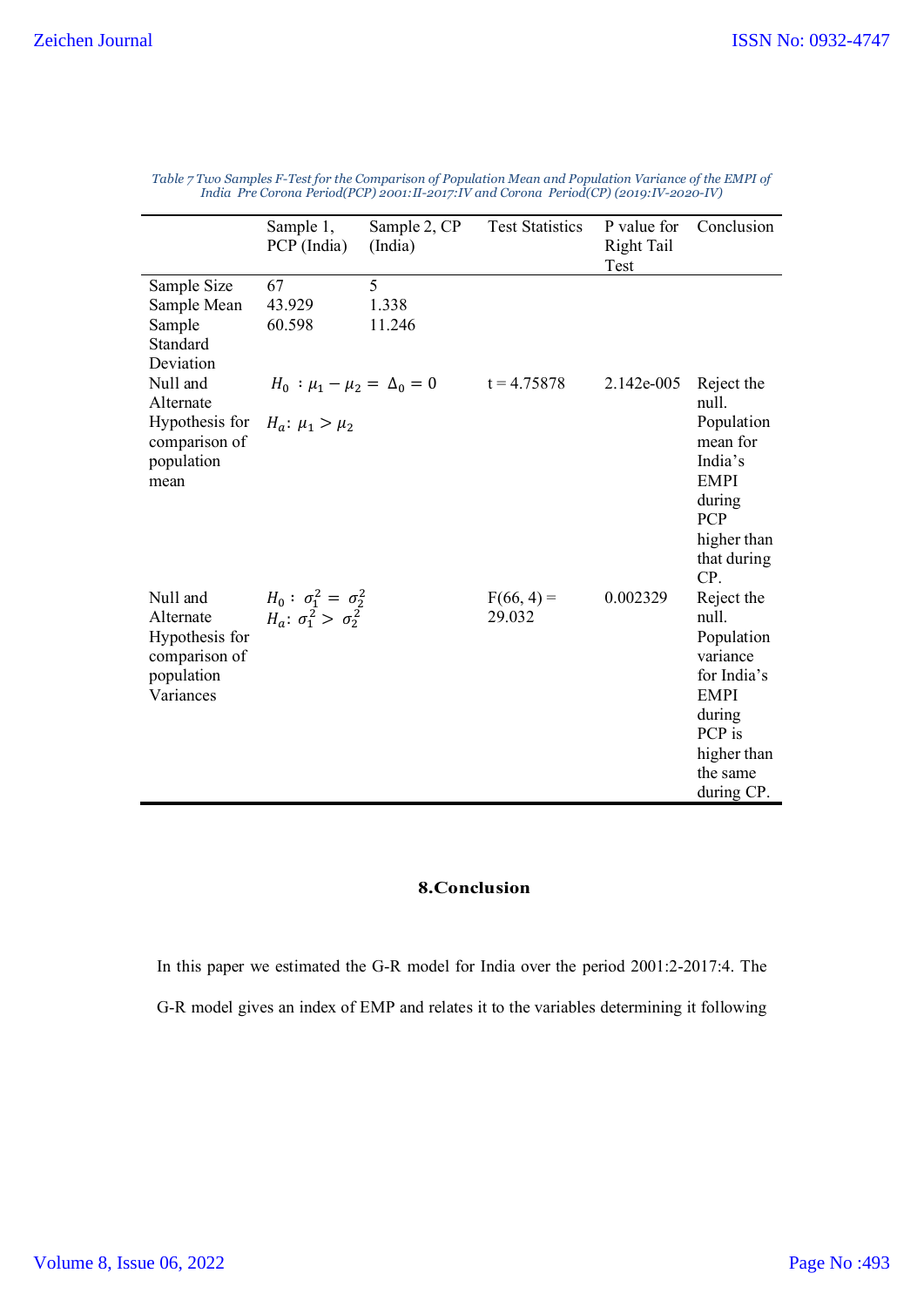a monetary approach. We used the OLS method to estimate the model. Before running the regression, we put the data to standard diagnostic tests to ascertain that the data is stationary, and it conforms to the basic assumptions required for the CLRM. The empirical analysis reveals that for the period of our analysis government debt from the banking sector played the most important role in increasing exchange market pressure in India followed by GDP growth, increase in international money supply helped in decreasing exchange market pressure whereas international GDP growth had no significant influence on the EMP in India. The global financial crisis of 2007-08 had no significant effect on the relationship of EMP with its determinants except the relationship between EMP and growth rate of India's GDP. It is interesting to note here that in the prerecession period India's GDP growth aggravated the EMP while in the post-recession period India's GDP growth eased the EMP.

A quarter-to-quarter comparison of the EMPI of India and South Korea clearly establishes that India's BOP faced the maximum pressure during the early phases of the corona crisis while South Korea was not affected at all for the entire period.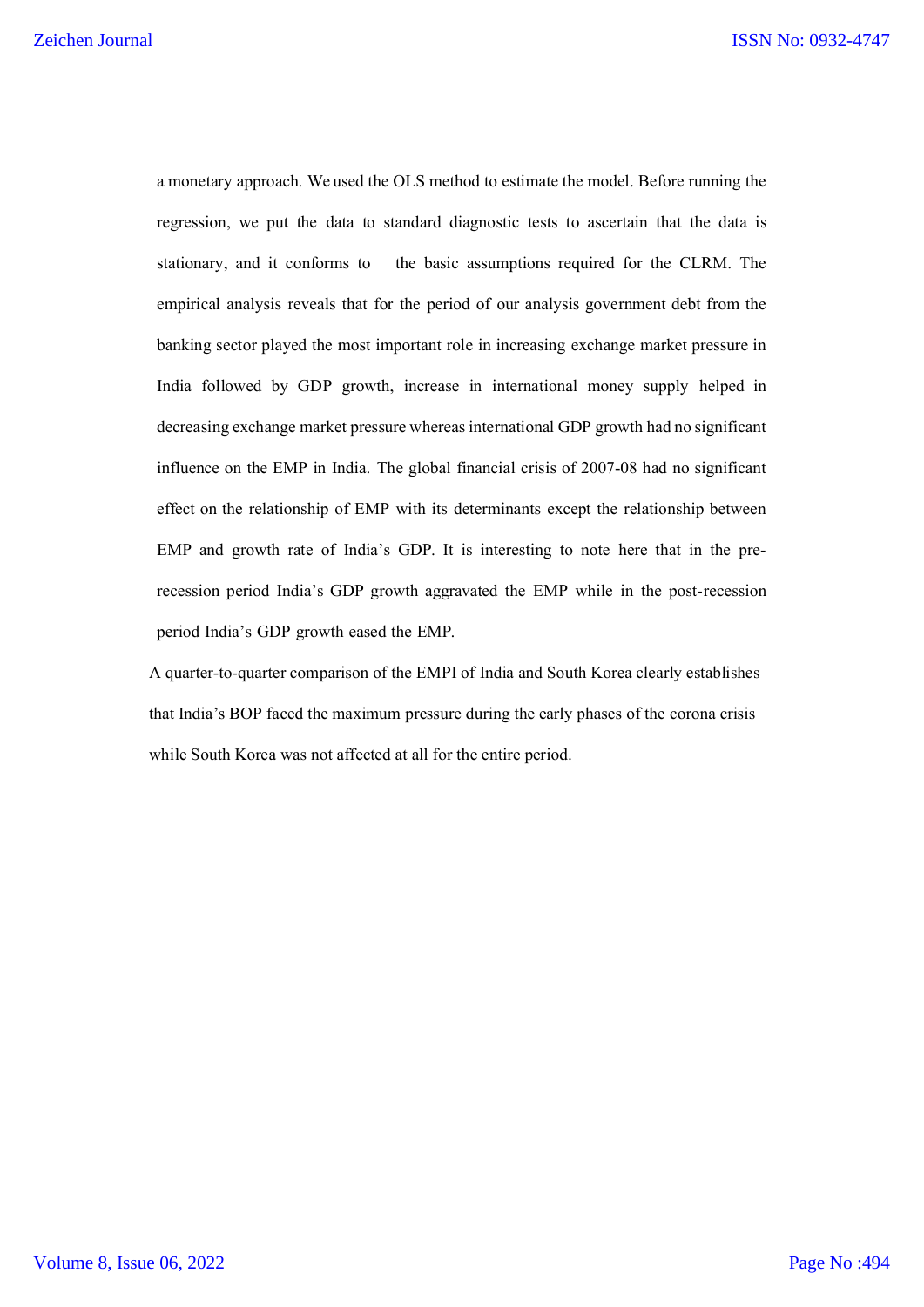## References

- 1. Bahmani-Oskooee, M. and Berstein, D.J. (1999) Exchange market pressure during the current managed oat. Applied Economic Letters, September, Vol. 6(9), pp. 585-588. Taylor and Francis.
- 2. Burdekin, R.C.K, and P. Burkett (1990) A re-examination of the monetary model of exchange market pressure: Canada, 1963-88. The Review of Economics and Statistics, November,72(4), pp. 677-681.Harvard-Kennedy School.
- 3. Connolly, M., Da Silveira, J. (1979). Exchange market pressure in postwar Brazil: an application of the Girton-Roper monetary model. The American Economic Review,June 69(3),pp. 448-454.American Economic Association Retrieved from http://www.jstor.org/stable/1807380.
- 4. Dornbusch, R. (1987) Purchasing Power of Money.The New Palgrave,New York:Stockton Press,pp. 1075-1085.
- 5. Fischer, S. (2008) Mundell-Fleming lecture: exchange rate systems, surveil-lance, and advice. IMF Sta Papers, IMF, July, 55(3), 367-383. Retrieved from http://www.jstor. org/stable/40377781.ib
- 6. Frankel,J.A.(1978) Purchasing Power Parity: Doctrinal Perspective and Evidence from the 1920s.Journal of International Economics , Elsevier, May ,pp.161-191.
- 7. Frankel,J.A.(1981).Collapse of Purchasing Power Parity in the 1970s. Euro-pean Economic Review, Elsevier,February, 16pp. 145-165.

23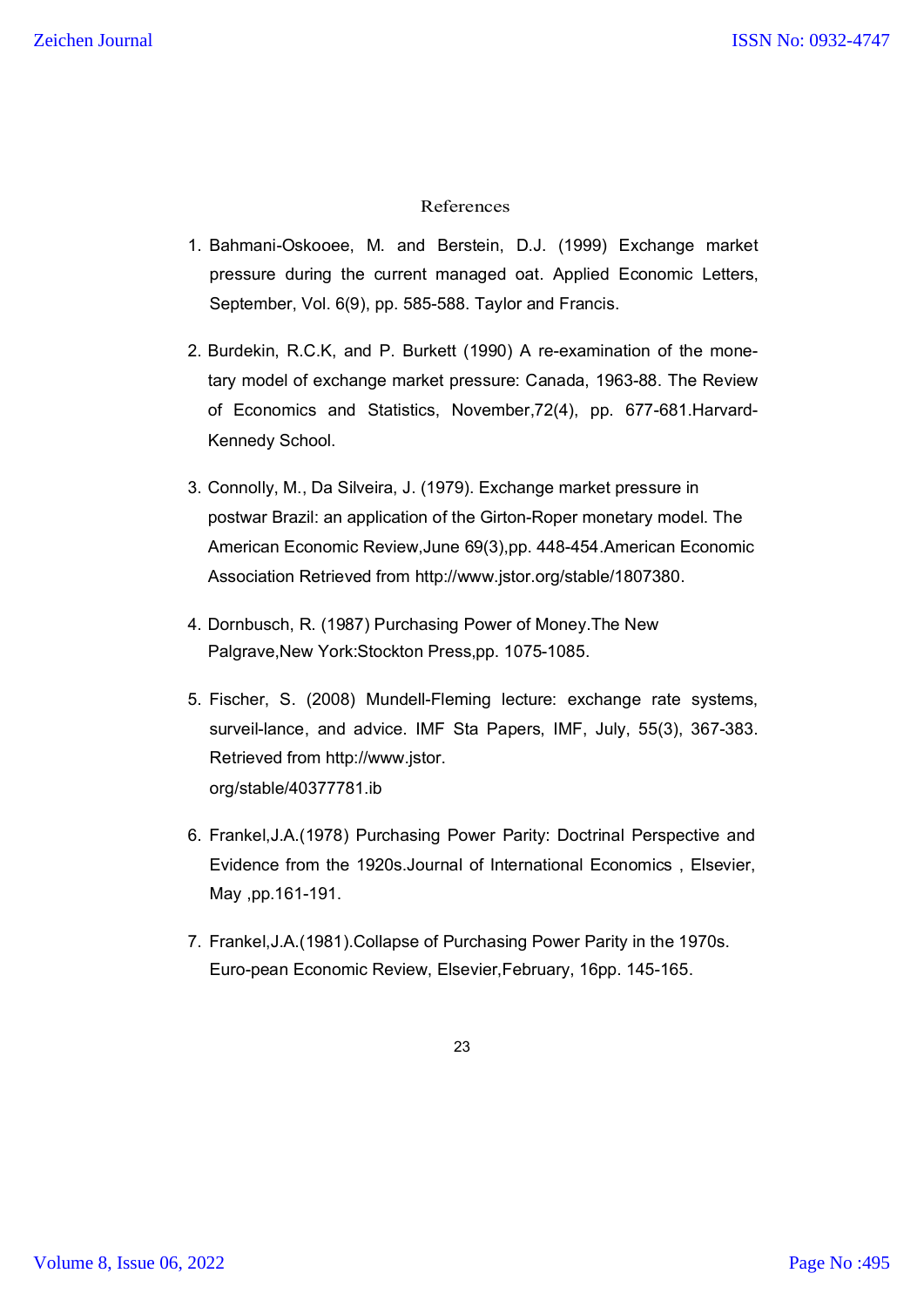- 8. Ghartey, E. (2002) Exchange market pressure and optimal foreign exchange regime in Jamaica. Social and Economic Studies, Sir Arthur Lewis Institute of Social and Economic Studies, University of the West Indies, June, 51(2), 49-62. Retrieved from http://www.jstor.org/stable/27865276.
- 9. Gilal, Mohammad Akram(2011) Exchange market pressure and monetary policy: a case study of Pakistan ( Unpublished PhD. thesis), University of Glasgow, UK.
- 10. Girton, L.and Roper, D. (1977). A monetary model of exchange market pressure applied to the post war Canadian experience. The American Economic Review, Sept, 67(4), pp. 537-48. American Economic Association Retrieved from http://www.jstor.org/stable/1813387.
- 11. Granger, C.W.J.and Newbold P (1974). Spurious Regression in Econometrics. Journal of Econometrics July, 2(2), pp. 111-120. Elsevier
- 12. Guru, Anuradha, Sarma, Mandira (2013) Exchange market pressure in India, Discussion Paper, Centre for International Trade and Development, School of International Studies, Jawaharlal Nehru University, New Delhi.
- 13. Hacche, G., Townend, J. (1981). Monetary Models of Exchange Rates and Exchange Market Pressure: Some General Limitations and an Application to Sterling's Effective Rate. Review of World Economics December, 117(4), pp. 622-637. Retrieved from http://www.jstor.org/stable. /40438974.
- 14. Hallwood,C.P. and Marsh,I.W.(2003) Exchange market pressure on the Pound-Dollar exchange rate:1925-31. Department of Economics, University of Connecticut Working Paper No. 2003-23.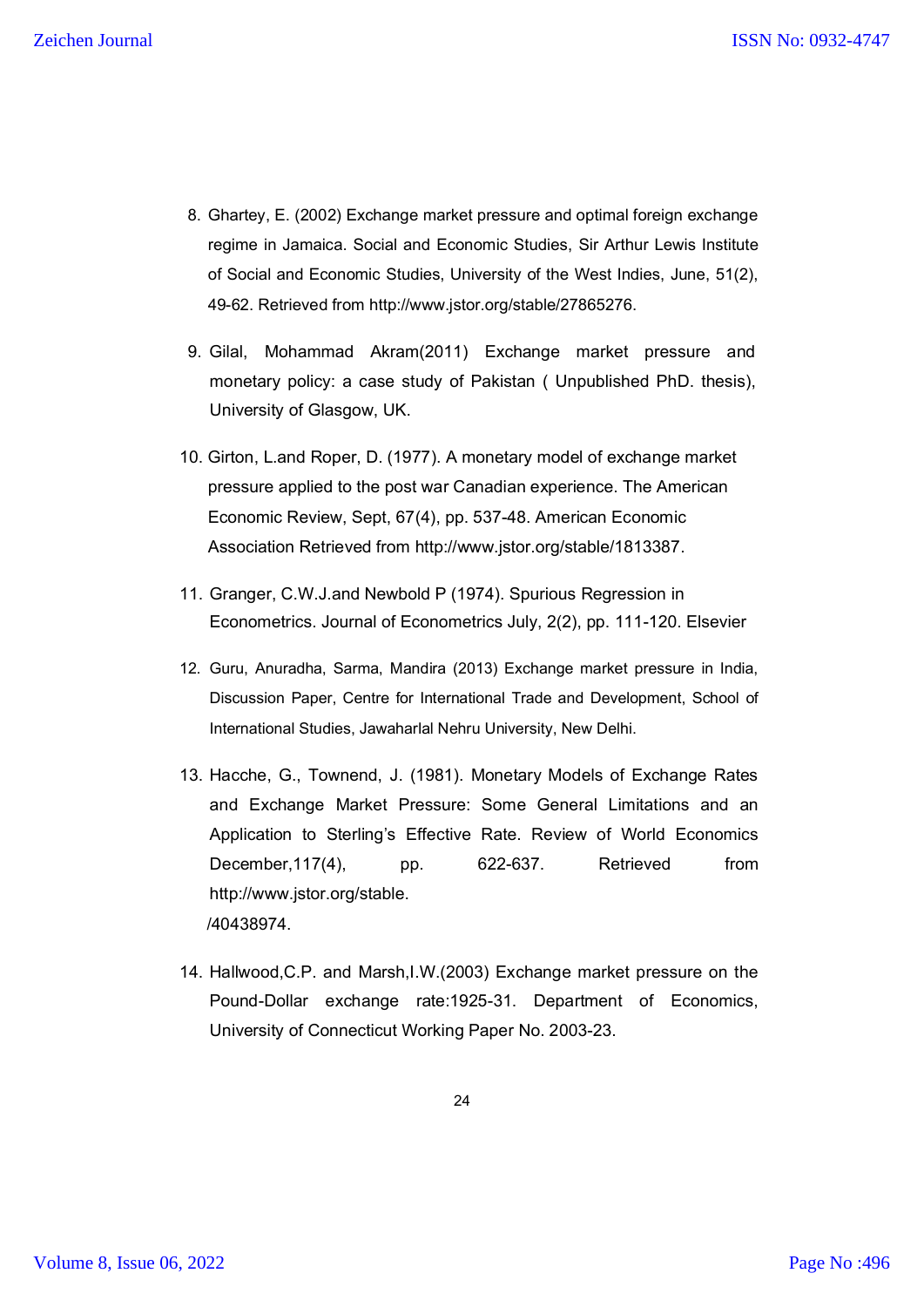- 15. Hodgson,J.S. Schneck, R.G. (1981) Stability of the relationship between monetary variable and exchange market pressure: Empirical evidence. Southern Economic Journal April Vol. 47(4) pp. 941-958.
- 16. IMF (2009). How Linkages Fuel the Fire: The Transmission Of Financial Stress From Advanced To Emerging Economies. World Economic Outlook: Crisis and Recovery, pp.166-167.
- 17. IMF (2009). Annual Report 2009: Fighting the Global Crisis. Retrieved from https://www.imf.org.
- 18. Kim, I(1985) Exchange market pressure in Korea: An application of Girton and Roper monetary model: Note. Journal of Money Credit and Banking. 17(2), May, pp.258-263.Blackwell Publishing.
- 19. Khan, M. (1974). The Stability of the demand-for-money function in the United States 1901-1965.Journal of Political Economy, 82(6), 1205-1219. Retrieved from http://www.jstor.org/stable/1830669.
- 20. Klaassen,Franc(2012). Identifying the Weights in Exchange Market Pressure. Tinbergen Institute Discussion Paper 2011-030/2.
- 21. Kravis, I.B.,Lipsey,R.E.(1978).Price Behavior in the Light of Balance of Payment Theories. Journal of International Economics, pp. 193-246.
- 22. Lavean,Luc Valencia Fabian(2012).Resolution of Banking Crisis: The Good the Bad and the Ugly. Financial Crises:Causes,Consequences and Policy Responses. Retrieved from: https://www.imf.org/external/np/seminars/eng/2012/ ncrises/pdf/ch1
- 23. Levich,R.M.(1985).Empirical Studies of Exchange Rates: Price Behaviour,Rate Determination and Market Efficiency, in Jones, Rwanda Kenen,P.B. eds.Handbook of International Economics II, Amsterdam: North Holland. 979-1040.

25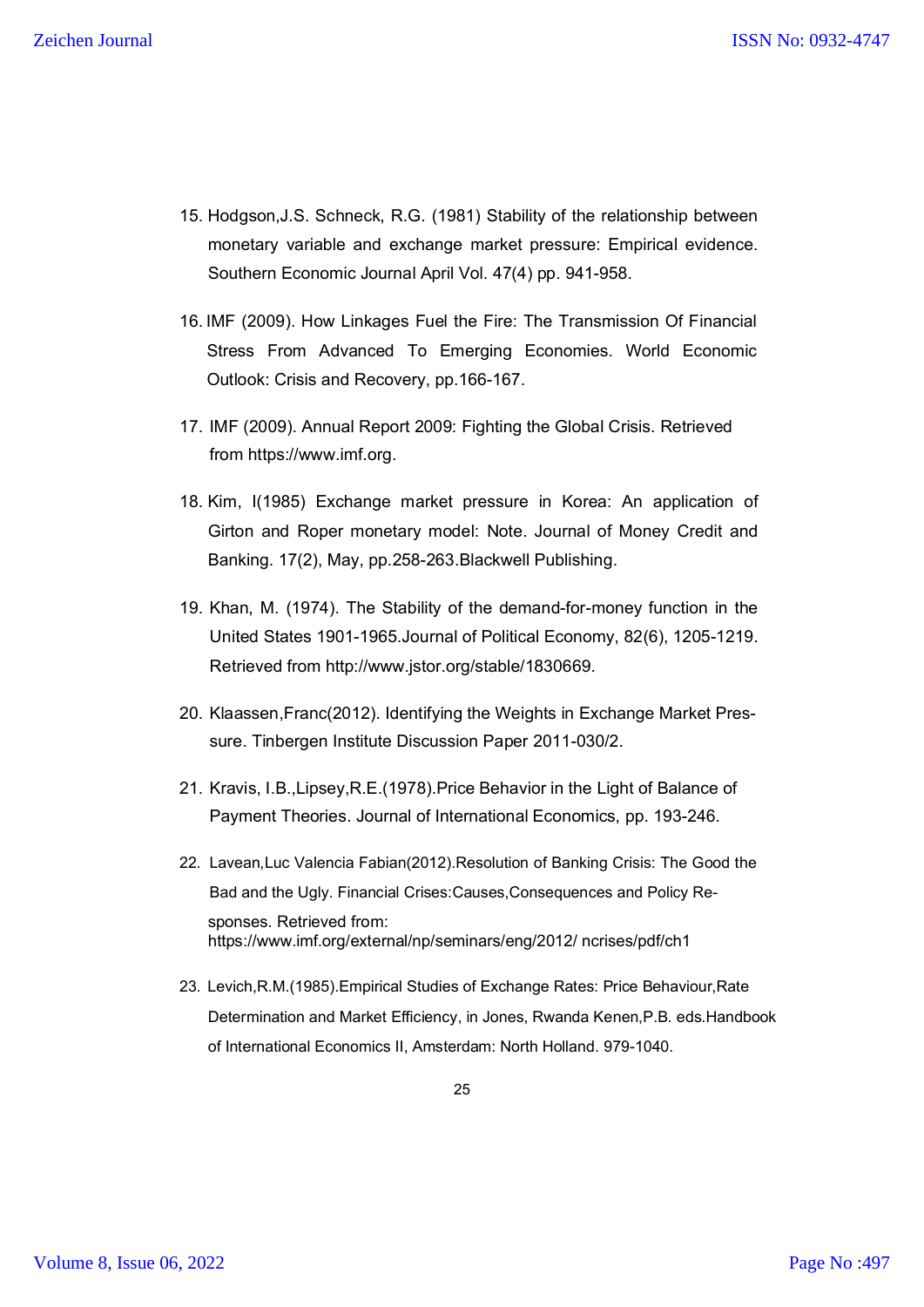- 24. McKinnon,R.I.(1979).Money in International Exchange.Oxford University Press.New York.
- 25. Mathur, P. (1999). An exchange market pressure model for India.Indian Economic Review, 34(2), new series, pp. 127-148. Retrieved from http://www.jstor.org/stable/2979
- 26. Modeste,N.C.(1981) Exchange market pressure during the 1970s in Argentina: an application of the Girton and Roper monetary model. Journal of Money and Credit and Banking, Vol.13, pp. 234-2.
- 27. Mah, J.S. (1998) Exchange Market Pressure in Korea: Dynamic Specifications. Applied Economic Letters, Vol.5 , pp. 765-768.
- 28. Pradhan, H.K., M.T. Paul and K.G. Kulkarni (1989) Exchange market pressure in India: An empirical test of monetary hypothesis. Prajnan, Vol. 18, No.1, 25-37.
- 29. Reinhart, Carmen M. Rogo , Kenneth S.(2002). The modern history of exchange rate arrangements: a reinterpretation. The Quarterly Journal of Economics, MIT Press, vol. 119(1), pp. 1-48.
- 30. Tarapore Committee, RBI (2006). Report of the Committee on Fuller Capital Account Convertibility, rbidocs.rbi.org.in/rdocs/Publication Report/Pdfs/72250.pdf.
- 31. Thornton, J. (1995) Exchange market pressure in Costa Rica, 1986-92: An application of the Girton-Roper model.International Economic Journal, Vol. 9(1), pp. 67-72.
- 32. Taslim, M.A. (2003) A monetary approach to exchange market Disequilibrium in Australia: 1975-197 Australian Economic Papers, Vol. 42(2), pp. 183-196.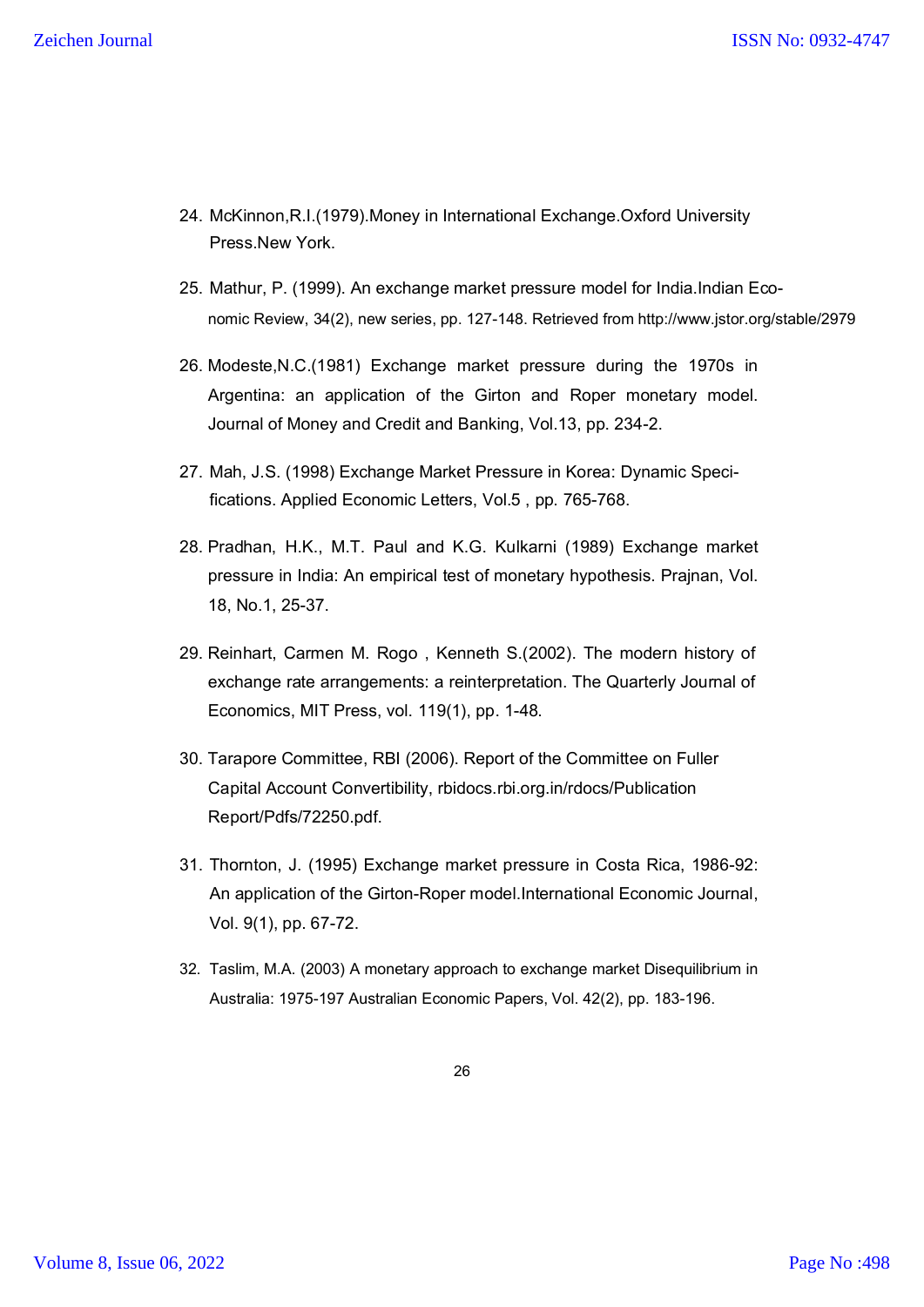- 33. WHO(2021). WHO Coronavirus Disease (COVID-19) Dashboard. Retrieved from https://covid19.who.int. Accessed on 3, February,2021.
- 34. Wohar, M. and P. Burkett (1989) External shocks and scal de cits in a monetary model of international reserve determination: Honduras, 1960-83. Applied Economics, 21, 921- 929.
- 35. Wohar, M.E. and B.S. Lee (1992) An application of the Girton-Roper mone-tary model of exchange market pressure: The Japanese experience, 1959-1986. Indian Journal of Economics, Vol. 72, Part 4, Issue No. 287, 379-407.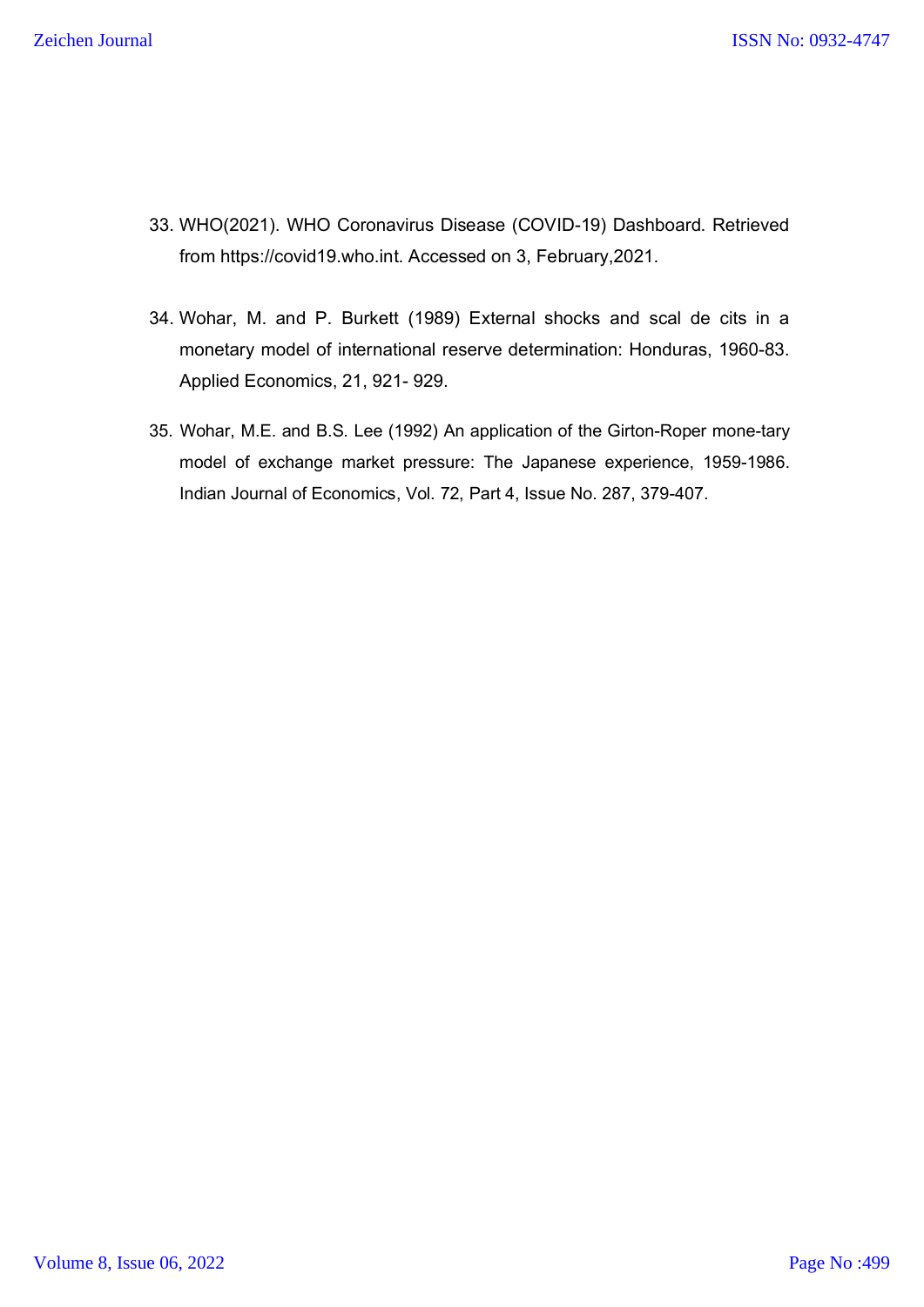### Appendix-1

 $EMP = \Delta f_t + \Delta s_t$  = Exchange Market Pressure Index.

 $\Delta s_t$  = Percentage appreciation of INR with USD with respect to previous quarter.

 $\Delta f_t$ = Percentage change in foreign exchange reserve with respect to previous period monetary base.

Foreign exchange reserve includes foreign currency assets, gold, SDR and reserve with the

International Monetary Fund. The data is taken from DBIE, RBI.

Monetary Base= The data is taken from DBIE, RBI.

 $\triangle$  *INDDEBT*<sub>t</sub> = Percentage change in government credit. The data is taken from DBIE, RBI.

 $\Delta USMONEY_t$  = The rest of the world money supply in billions of USD. (M1 supply in the USA).

70 percent of international trade is invoiced in USD hence USD supply is taken here to represent the

rest of the world money supply).The source is the Board of Governors of the Federal Reserve. USA.

 $\Delta INDGDP_t$  = Percentage change in the growth rate of India. Data source is the Central Statistical

(CSO), Ministry of Statistics and Program Implementation, Government of India

 $\Delta USGDP_t$  = Percentage change in the growth rate of the rest of the world/USA. Source: Bureau of

Economic Analysis Board of Governors of the Federal Reserve. USA.

## Appendix-2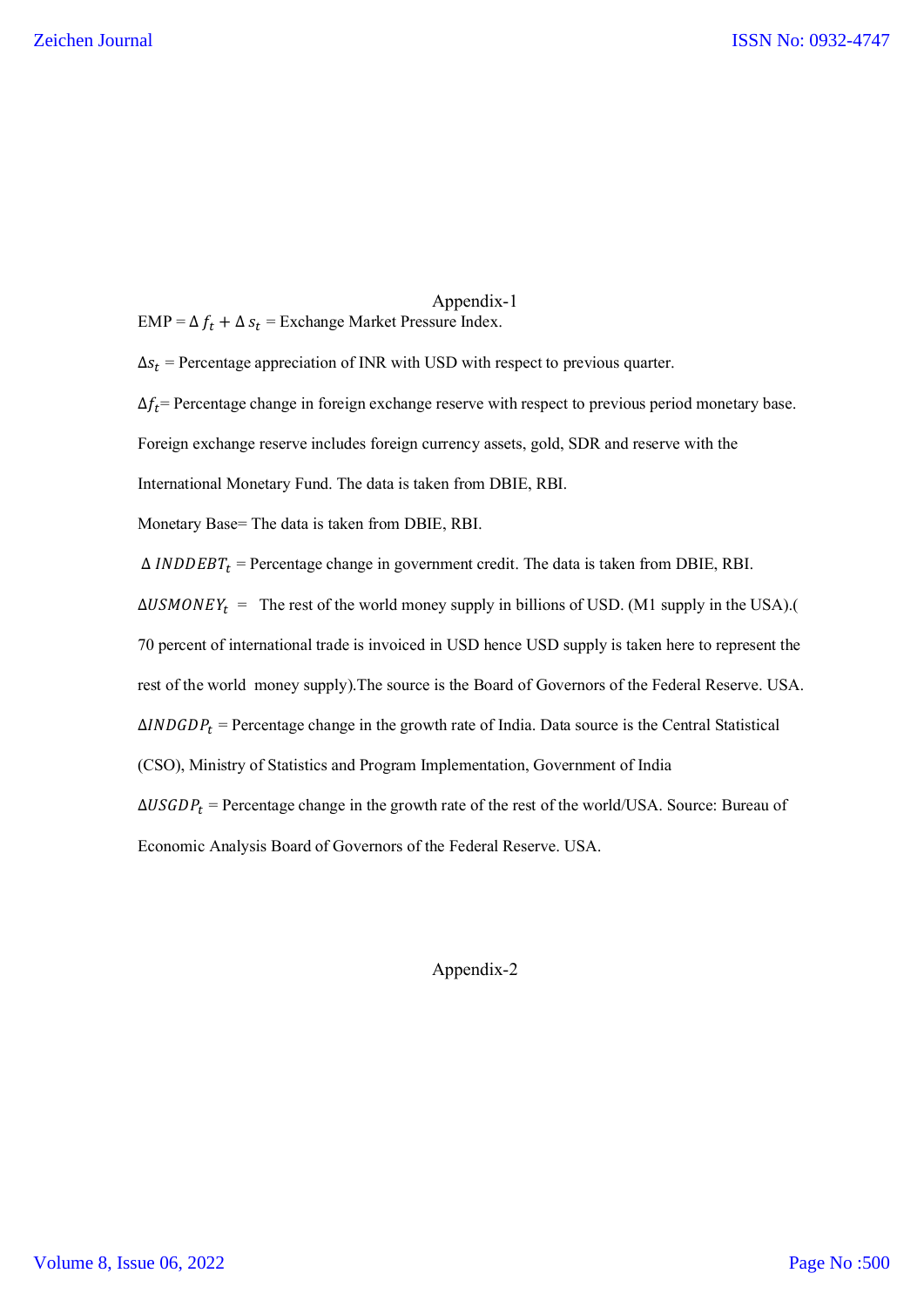| Variable              | Mean        | Median    | Minimum         | Maximum      |
|-----------------------|-------------|-----------|-----------------|--------------|
| <b>EMP</b>            | 70.7789     | 1071.35   | 83082.2         | 10144.6      |
| $\triangle INDDEBT_t$ | 2.27139     | 1.45932   | 34.9132         | 56.9844      |
|                       |             |           |                 |              |
| $\Delta USMONEY_t$    | 0.0255893   | 0.330192  | 54.7130         | 91.8976      |
| $\triangle INDGDP_t$  | 13.0699     | 3.09936   | 1062.72         | 6.78370      |
| $\Delta USGDP_t$      | 0.0277627   | 0.118823  | 1065.32         | 1062.72      |
| Variable              | Std. Dev.   | C.V.      | <b>Skewness</b> | Ex. kurtosis |
| <b>EMP</b>            | 10454.5     | 147.707   | 7.74384         | 59.1093      |
| $\triangle INDDEBT_t$ | 9.56191     | 4.20972   | 2.06682         | 18.5134      |
|                       |             |           |                 |              |
| $\Delta USMONEY_t$    | 16.3942     | 640.667   | 1.66088         | 16.1343      |
| $\triangle INDGDP_t$  | 131.199     | 10.0383   | 7.93682         | 61.0007      |
| $\triangle USGDP_t$   | 186.650     | 6723.05   | 0.0205817       | 29.9946      |
| Variable              | $5\%$ perc. | 95% perc. | <b>IQ</b> Range | Missing obs. |
| <b>EMP</b>            | 138.648     | 2107.33   | 1106.00         | $\mathbf{0}$ |
| $\triangle INDDEBT_t$ | 3.27664     | 10.4605   | 3.55892         | $\mathbf{0}$ |
|                       |             |           |                 |              |
| $\Delta USMONEY_t$    | 29.6148     | 17.8426   | 5.25048         | $\mathbf{0}$ |
| $\triangle INDGDP_t$  | 0.503853    | 5.23886   | 1.46906         | $\Omega$     |
| $\Delta USGDP_t$      | 2.79698     | 2.85111   | 1.92141         | 0            |

Table A 1 Summary Statistics, Using the Observation 2001:2-2017:3

# Table A 2 Augmented Dickey-Fuller test for EMP Including 2 Lags of (1-L) EMP

(Max was 10, criterion AIC) sample size 61 unit-root null hypothesis:  $a = 1$  test with constant

Model :  $(1-L)$  y = b0 +  $(a-1)$  \*y  $(-1)$  + ... + e

Estimated value of  $(a - 1)$ :  $-0.31127$ 

Test statistic: tau  $c(1) = -2.91392$ 

Asymptotic p-value 0.04374

1st-order autocorrelation coeff. for e: -m0.166

Lagged differences: F (2, 57) = 0.137 [0.8727]

Model with constant and trend:  $(1-L)$  y = b0 + b1\*t + (a-1) \*y(-1) + e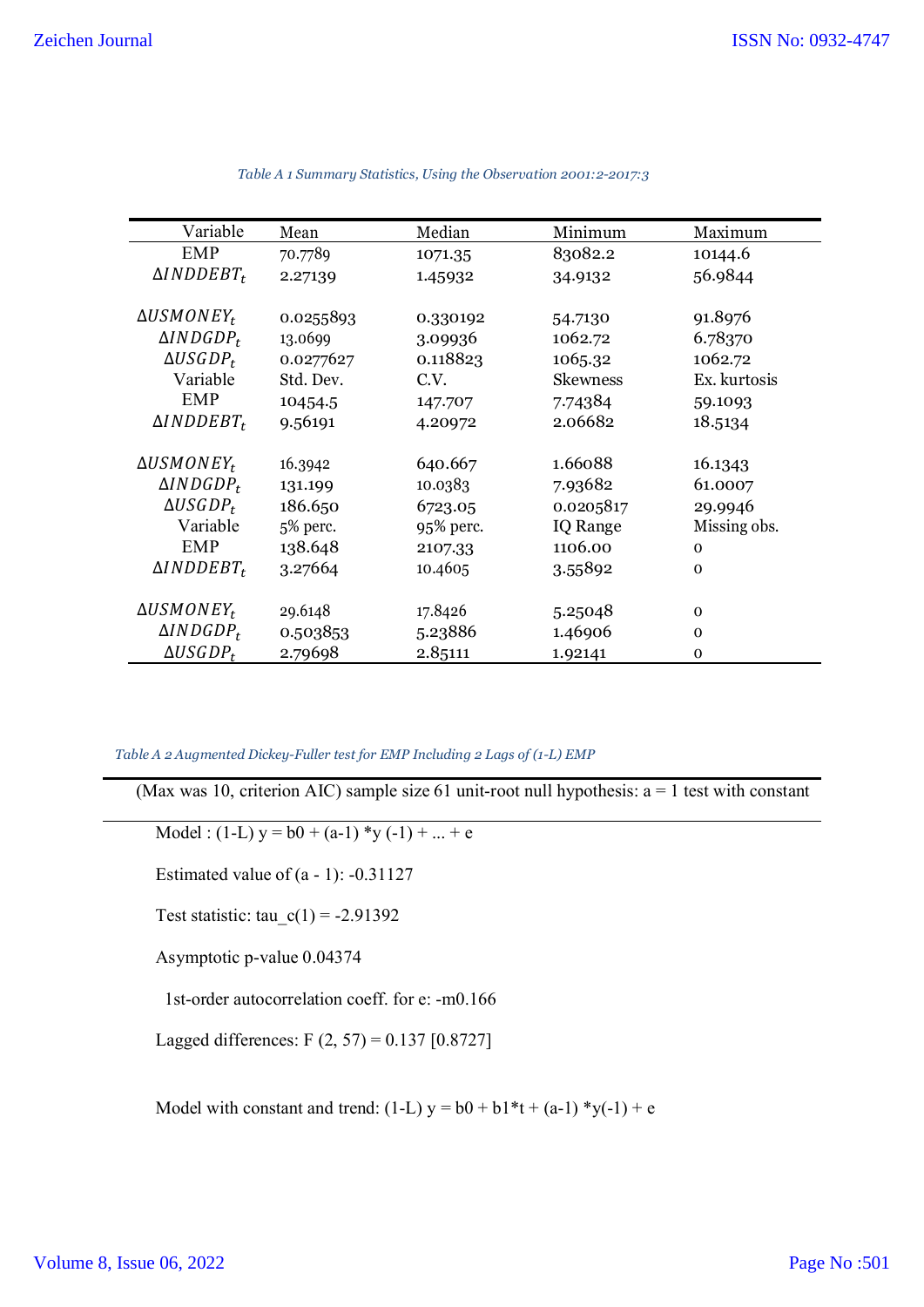Estimated value of  $(a - 1)$ :  $-1.05336$ Test statistic: tau\_ct(1) =  $-8.18638$ 

P-value 1.285e-008

1st-order autocorrelation coeff. for e: 0.063

Table A 3 Correlation Coefficients, Using the Observations 2001:2{2017:4Table: A2

| <b><i>AINDDEBT.</i></b> | $\Delta USMONEY_t$ | $\Delta INDGDP_t$ | $\Delta USGDP_t$ |                               |
|-------------------------|--------------------|-------------------|------------------|-------------------------------|
| 1:0000                  | 0:8711             | 0:0028            | 0:0114           | $\Delta$ INDDEBT <sub>t</sub> |
|                         | 1:0000             | 0:0060            | 0:0133           | $\Delta USMONEY_t$            |
|                         |                    | 1:0000            | 0:7113           | $\triangle INDGDP_t$          |
|                         |                    |                   | 1:0000           | $\Delta USGDP_t$              |

Table A 4 The Breusch Pagan Test for Heteroscedasticity Dependent Variable: Residual<sup>2</sup> Method: Ordinary Least Square Sample:68 Included Observations: 67

|                                                                                 | Coefficient | Coefficient | t-ratio | p-value |  |  |
|---------------------------------------------------------------------------------|-------------|-------------|---------|---------|--|--|
| C                                                                               | 0.973606    | 0.670316    | 1.452   | 0.1514  |  |  |
| $\triangle INDDEBT_t$                                                           | 0.0279576   | 0.105310    | 0.2655  | 0.7915  |  |  |
| $\Delta USMONEY_t$                                                              | 0.151261    | 0.0720559   | 0.2099  | 0.8344  |  |  |
| $\triangle INDGDP_t$                                                            | 0.00187559  | 0.00698617  | 01.2685 | 0.7892  |  |  |
| $\triangle USGDP_t$                                                             | 0.000905021 | 0.00491074  | 0.1843  | 0.8544  |  |  |
| Test statistic: LM = $1$ and 904825<br>Explained Sum of Squares = $3$ and 80965 |             |             |         |         |  |  |
| With p-value = P (Chi-square $(4)$ >1 and 904825) = 0 and 753259                |             |             |         |         |  |  |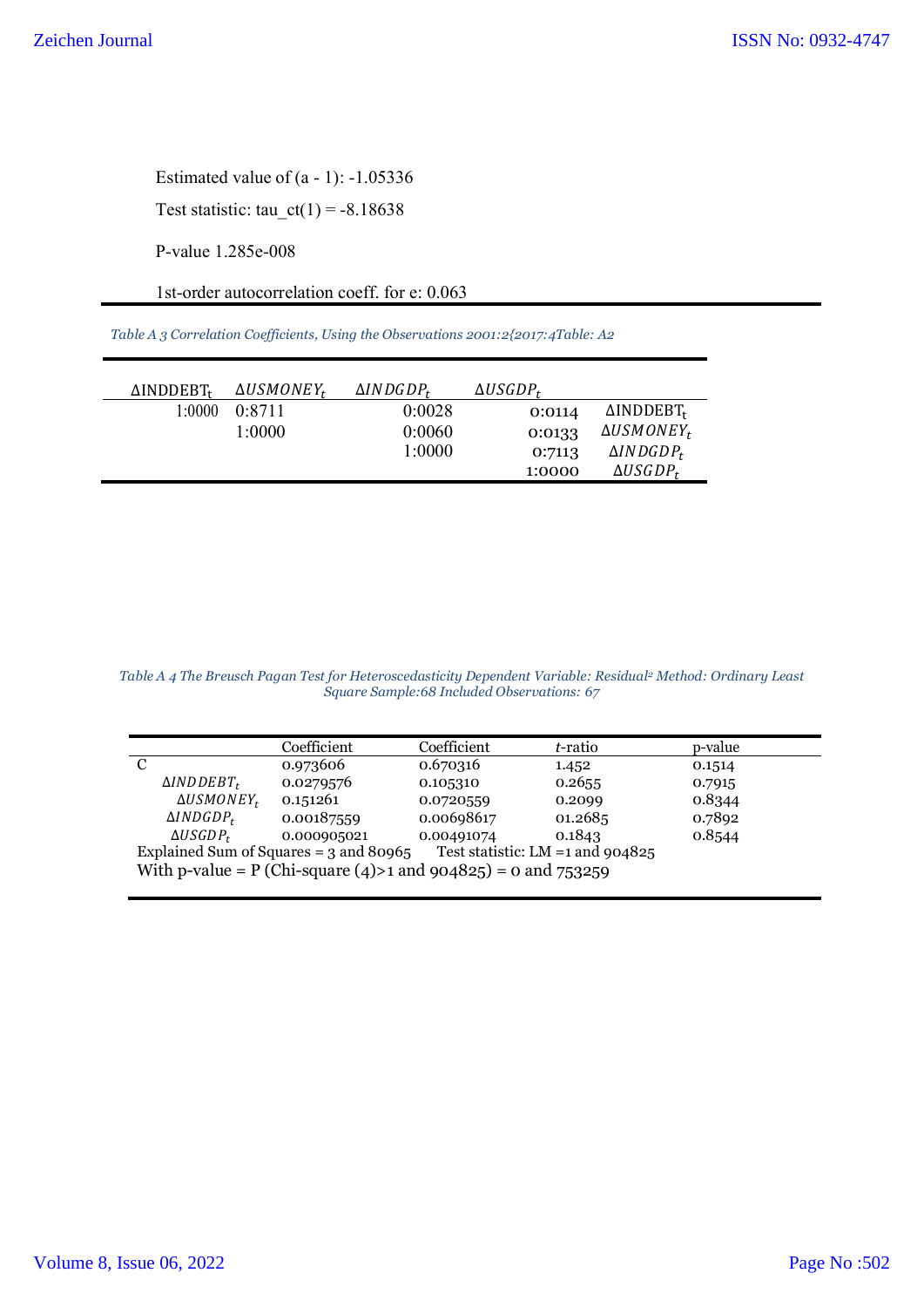|                                                                                                 | Coefficient | Coefficient | t-ratio   | p-value  |  |  |  |
|-------------------------------------------------------------------------------------------------|-------------|-------------|-----------|----------|--|--|--|
| $\triangle INDDEBT_t$                                                                           | 26.6697     | 29.1306     | 0.9155    | 0.3636   |  |  |  |
| $\Delta USMONEY_t$                                                                              | 16.6734     | 19.8839     | 0.8385    | 0.4051   |  |  |  |
| $\triangle INDGDP_t$                                                                            | 0.782742    | 1.38051     | 0.5670    | 0.5729   |  |  |  |
| $\triangle USGDP_t$                                                                             | $-1.43376$  | 1.45189     | $-0.9875$ | 0.3272   |  |  |  |
| $\hat{u}_1$                                                                                     | 0.184238    | 0.129461    | 1.423     | 0.1600   |  |  |  |
| $\hat{u}_2$                                                                                     | 0.160784    | 0.131196    | 1.226     | 0.171133 |  |  |  |
| $\hat{u}_3$                                                                                     | 0.171133    | 0.129843    | 1.318     | 0.1926   |  |  |  |
| $\hat{u}_4$                                                                                     | 0.152903    | 0.129833    | 1.178     | 0.2436   |  |  |  |
| Test statistic: LMF = 3 and 276546, with p-value = P (F $(4,59)$ > 3.27655) = 0 and 0171        |             |             |           |          |  |  |  |
| Alternative statistic: T $R^2 = 12$ and 178072, with p-value = P (Chi-square (4) > 12 and 1781) |             |             |           |          |  |  |  |
| 0 and 0161                                                                                      |             |             |           |          |  |  |  |
| Ljung-Box Q' = 0 and 402045, with p-value = P (Chi-square $(4)$ > 0 and 402045) = 0 and         |             |             |           |          |  |  |  |
| 982                                                                                             |             |             |           |          |  |  |  |

Table A 5 Breusch-Godfrey Test for Autocorrelation up to Order 4 OLS, Using Observations 2001:3-2018:1 (T = 67)

Dependent variable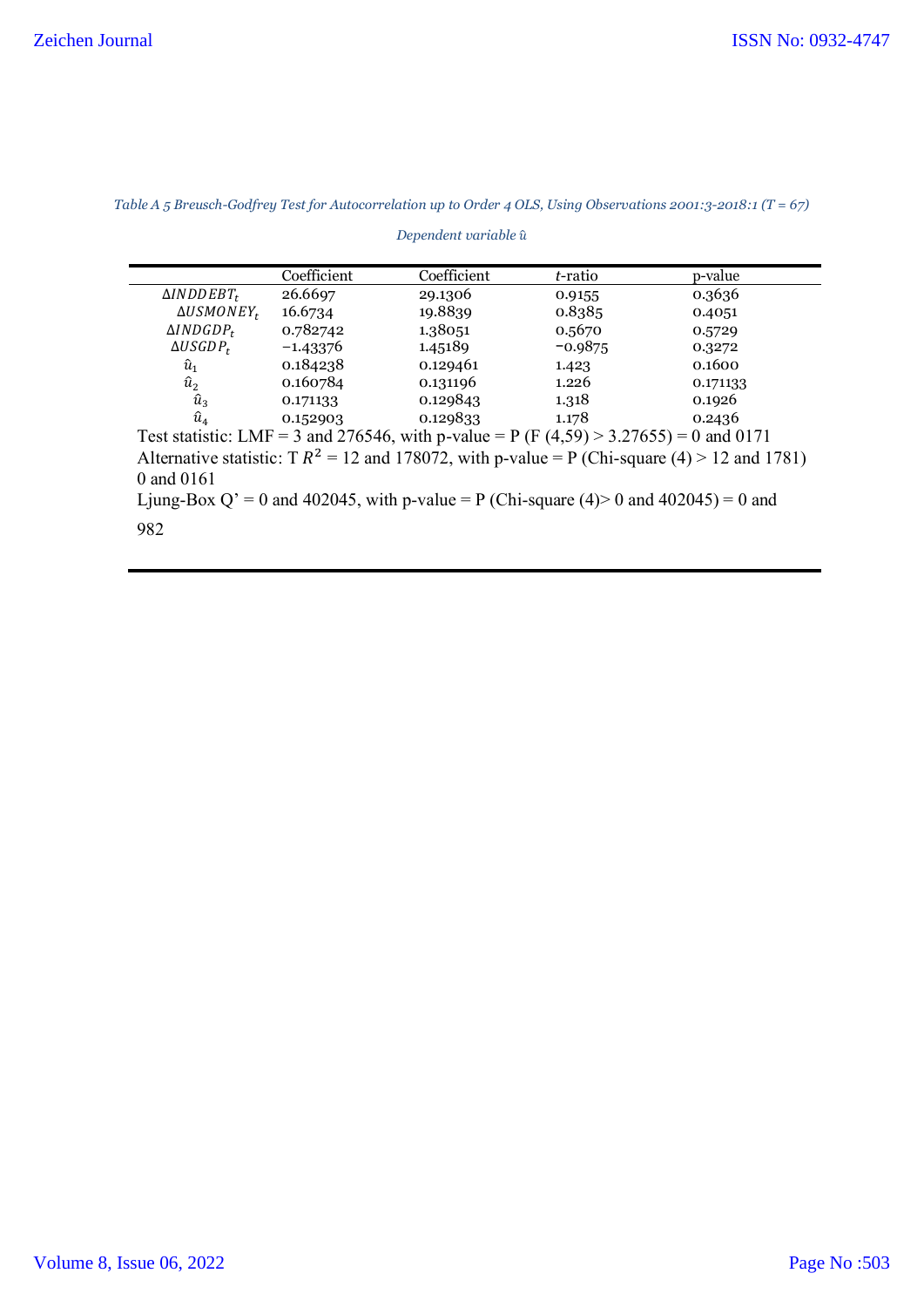Zeichen Journal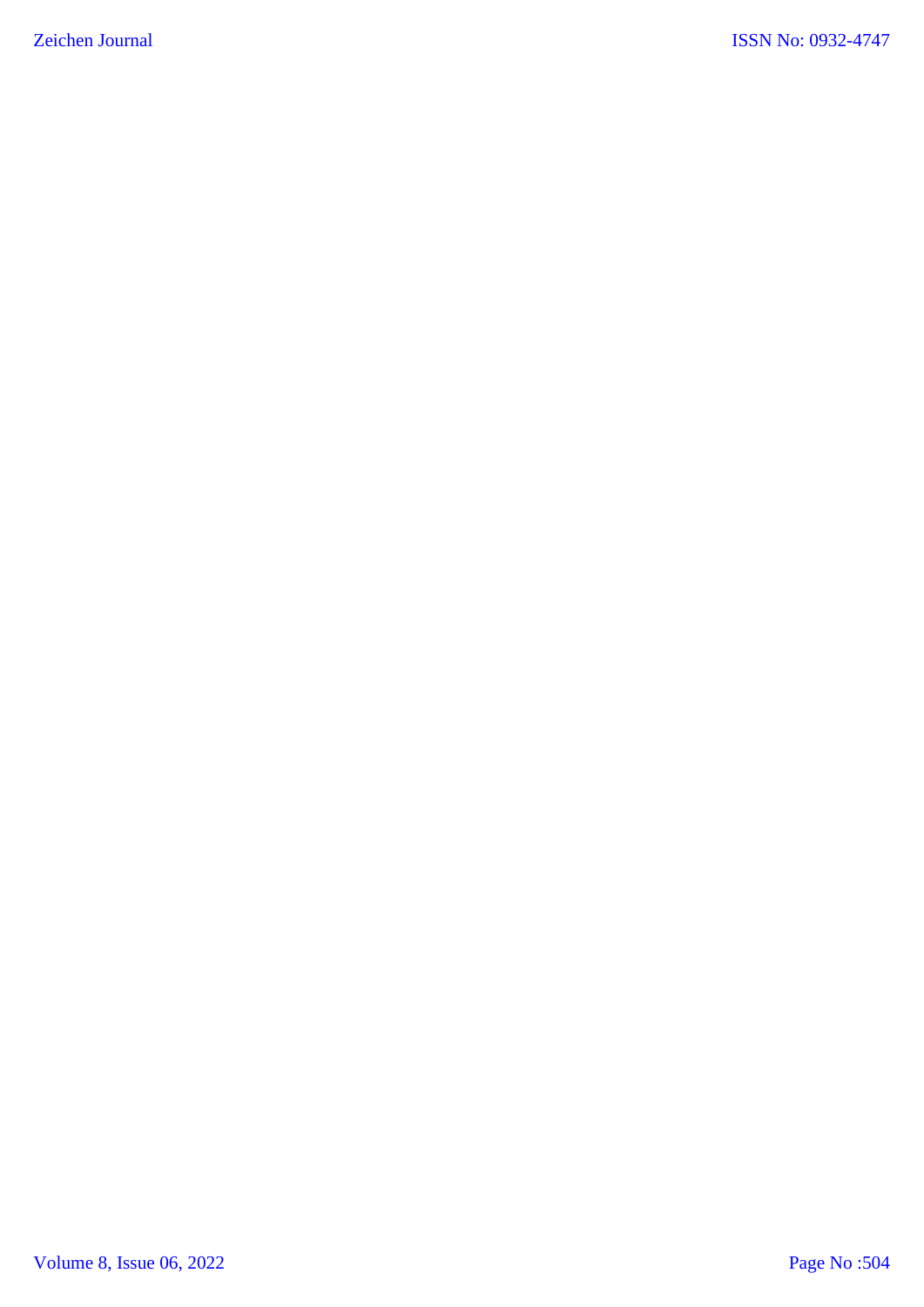